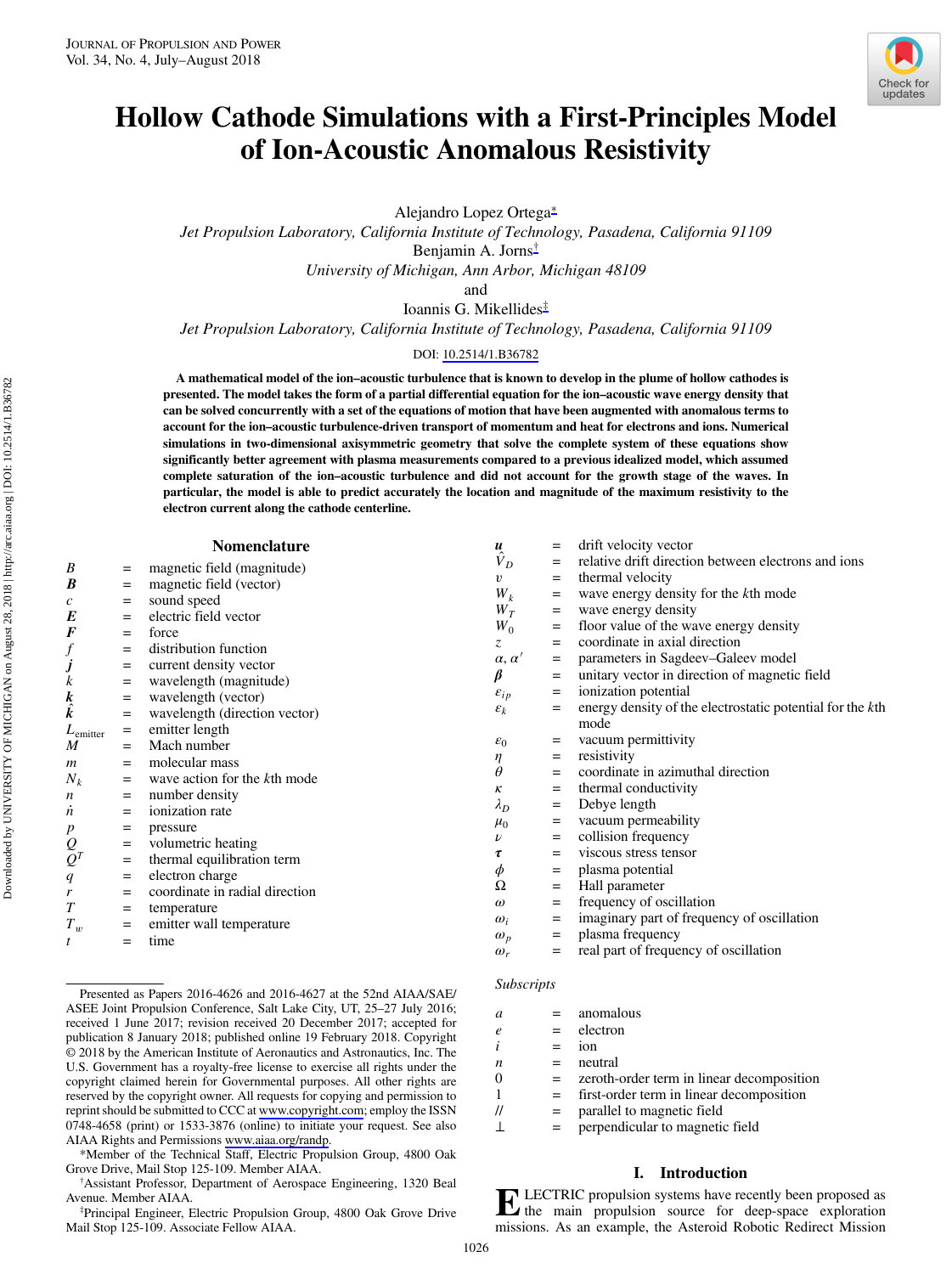<span id="page-1-0"></span>(ARRM) concept would make use of Hall thrusters and have power and operating time requirements in the order of 30 kW and 30,000 h, respectively [[1,2\]](#page-11-0). All the components of the electric propulsion system, including the hollow cathodes that act as the source of electrons for plasma propulsion devices, must be qualified to meet mission requirements. The path to qualification through predictive modeling most recently has been identified as a tool for assessing the ion propulsion system for ARRM because validated models can help overcome concerns associated with qualification through ground testing, such as the problem of facility effects and high costs incurred by long-duration tests. Predictive modeling of hollow cathodes must be able to address the multiple failure mechanisms that have been observed in experimental testing. Awell-known failure mechanism in hollow cathodes is the erosion of the cathode keeper (a metallic piece that protects the cathode structure from ion bombardment) [[3,4\]](#page-11-0). The principal cause of keeper erosion has been identified as the sputtering by ions with energies that exceed the discharge voltage [[5](#page-11-0)]. Thus, keeper erosion has been prevented in the past by employing materials with lower sputtering yield and by operating at flow rates and discharge currents that prohibit "plume mode", a condition whose characteristic feature is the presence of large global oscillations in the plume of the cathode. Even though the driving mechanism for plume mode is not completely understood, it has been shown experimentally that it can be avoided by increasing the mass flow of propellant gas into the cathode. Although the employment of these techniques produced successful results in low-current cathodes (less than 20 A), it has been unclear until recently how the required increase in generated current imposed by high-power space exploration missions would affect the degradation mechanisms in hollow cathodes. Other observed failure mechanisms in hollow cathodes include erosion of the cathode orifice and emitter depletion [\[6](#page-11-0)–[12](#page-11-0)].

Driven largely by a need to understand the evolution of the partially ionized gas inside hollow cathodes, which is inherently difficult to access with diagnostics, development of the Orificed Cathode 2D (OrCa2D) code began in the mid-2000s [\[6,12](#page-11-0)–[15](#page-11-0)]. The largely collisional plasma inside most electric propulsion hollow cathodes lends itself to a continuum description of the conservation laws, as confirmed by several results of OrCa2D simulations having been validated by plasma measurements [\[5,6,12](#page-11-0),[13,15](#page-11-0)–[17](#page-11-0)]. The nearplume region of these devices, however, has proven more difficult to capture accurately. The first efforts to model the plume with OrCa2D revealed that electron resistivity due to classical collisions are orders of magnitude too low to explain the measured plasma parameters. Mikellides et al. [[13\]](#page-11-0) postulated that the presence of anomalous resistivity in the plume of a hollow cathode was required to explain the rise of the plasma potential and electron temperature measured downstream of the orifice of a cathode operating at 25 A. It was also pointed out in [\[6,17](#page-11-0)] by means of numerical simulations and analysis of the same cathode that the conditions for growth of ion–acoustic turbulence (IAT) [[18](#page-11-0)–[21](#page-11-0)] existed downstream of the orifice exit and that, when an idealized anomalous resistivity model for the electrons subjected to IATwas included, the agreement with the measurements near the orifice improved significantly. The idealized model was based on the formulations of Sagdeev and Galeev [[22\]](#page-11-0) who assumed that the IAT saturates through nonlinear wave-particle interactions, enabling them to reduce the anomalous collision frequency to a simple algebraic function of the macroscopic plasma parameters. Subsequently, the use of the Sagdeev and Galeev formulation in OrCa2D led to the correct modeling of experimentally measured plasma parameters along the centerlines of the NSTAR [\[5\]](#page-11-0) and NEXIS cathodes [[13\]](#page-11-0), operating at maximum discharge currents of 13.3 and 27.5 A, respectively, as well as a 100 A  $LaB<sub>6</sub>$  laboratory cathode [[15\]](#page-11-0), although in this case, the agreement was mostly qualitative. The presence of IAT in the near plume of hollow cathodes was later confirmed experimentally for the first time in a high-current lanthanum hexaboride (LaB<sub>6</sub>) cathode as reported by Jorns et al. [\[23](#page-12-0)].

Even though the Sagdeev and Galeev IAT model appeared to capture well the IAT-driven anomalous transport in low-current cathodes, our most recent work indicates that OrCa2D captures plasma trends only qualitatively in higher-current cathodes. This

suggests that the assumptions that led to the Sagdeev and Galeev scaling of the anomalous collision frequency fail at higher currents. Thus, it is necessary to develop a more sophisticated model that selfconsistently captures the evolution of the IAT in the cathode plume. A major motivation for a more accurate model is that IAT can lead to the formation of a high-energy tail in the distribution function of the ions [\[23,24\]](#page-12-0). These high-energy ions can produce erosion of the keeper surface. In attempts to mitigate such erosion, a parametric study of the magnitude of the turbulence as a function of the discharge current and mass flow rate of xenon performed by Jorns et al. [\[25\]](#page-12-0) identified a range of mass flow rates at discharge currents in excess of 25 Awithin which the amplitude of the turbulent oscillations were minimal.

In this paper, we present a model for the IAT that stems directly from kinetic theory and the notion that waves can be described as quasi particles. The model, presented in Sec. II, takes the form of a partial differential equation (PDE) instead of the algebraic expression based on the Sagdeev–Galeev model [\[22](#page-11-0)] used to date. This PDE is solved concurrently with the evolution equations for neutrals, ions, and electrons, already reported in [\[5,6](#page-11-0),[12](#page-11-0)–[15](#page-11-0)]. In this study, we also find that self-induced magnetic fields are not negligible in cathodes operating at large discharge currents. Therefore, Ohm's law for electrons has been modified to account for the azimuthal component of the magnetic field. Comparisons between plasma measurements and numerical results are shown in Sec. [III](#page-6-0) for a high-current  $LaB<sub>6</sub>$ cathode operating at  $140 \text{ A}$  and  $10 \text{ cm}^3$ . Section [IV](#page-11-0) summarizes the main findings in this paper.

# II. Mathematical Model and Numerical Implementation in the OrCa2D Code

The physics models and numerical methods in OrCa2D have been described in detail in [\[5,6](#page-11-0),[12](#page-11-0)–[15](#page-11-0)[,26](#page-12-0)] and will only be described briefly here. OrCa2D solves conservation laws for the three species present in a partially ionized gas: electrons, xenon ions, and xenon neutrals. A time-splitting method in which all the equations are solved consecutively at every time step is employed. Inside the cathode, the Navier–Stokes equations for neutral xenon are solved using an implicit backward Euler scheme, which includes the viscous terms. It has been shown that the flow of neutrals transitions from a low to a high Knudsen number downstream of the cathode orifice. Thus, a fluid approximation is not applicable in the cathode plume. Free molecular flow, in which neutrals move in straight paths, is assumed downstream of an axial location, typically chosen to be in the cathode orifice where the Knudsen number approaches unity. Mass and momentum continuity are preserved across the transition boundary. The Euler equations for mass and momentum of charged ions are solved in the entire computational domain. The presence of ion momentum terms was recently included to account for the increased ion densities and currents in high-current cathodes. The effects of ionization, charge exchange, and electron–ion collisions are considered in the equations and modeled as source or drag terms. The conservation equations for ions are also solved using a backward Euler implicit scheme. Previous studies [[14,15\]](#page-11-0) that did not take into account the anomalous heating that ions may undergo have shown that the thermal equilibration time between ions and neutrals is small, which allowed for solving only one energy equation for both ions and neutrals. In this paper, it is shown that anomalous heating of the ions in the plume due to IAT is, in fact, the dominating term in the ion energy equation, and therefore a separate equation is solved. Finally, the plasma parameters for electrons are determined from the solution of the electron energy equation, which also employs a backward Euler scheme, and the combination of the current conservation equation with the vector form of Ohm's law. The resistivity in Ohm's law is determined as a function of the classical collision frequencies (i.e., electron–ion and electron-neutral) and the anomalous collision frequency that models the effect of the IAT on the electron transport. When an external magnetic field is applied, the resistivity is no longer isotropic, with the component perpendicular to the magnetic field dependent on the electron Hall parameter  $\Omega_e$ .

The choice of an implicit Euler scheme, which is first-orderaccurate, for time discretization, is justified by the requirement of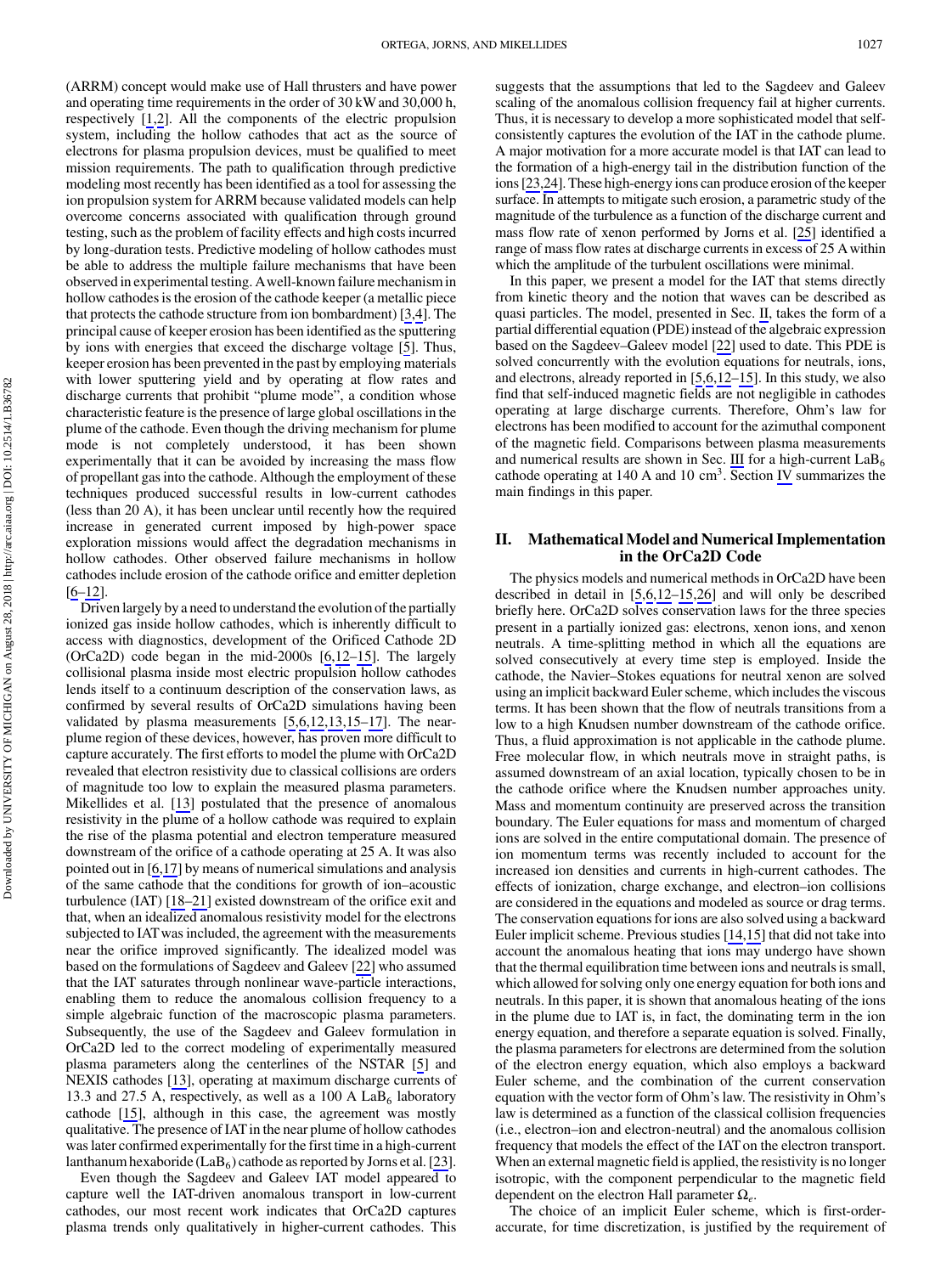<span id="page-2-0"></span>

Fig. 1 OrCa2D computational domain and mesh pointing to the different boundary conditions. The mesh in the cathode interior is rectilinear, and an MFAM is used for the plume.

employing sufficiently large time steps that simulations can be run in the time frame of a few hours in workstation computers. Spatial discretization makes use of a Harten–Lax–van Leer (HLL) scheme [\[27](#page-12-0)] for convection terms. This method, although first-orderaccurate, is able to capture all the possible wave patterns that may occur and can be evaluated implicitly (according to the implicit Euler scheme used for time discretization) [[28\]](#page-12-0). This method is also monotone because it captures discontinuities without numerical oscillations in the solution. Diffusion terms (thermal and electrical conductivity) are evaluated by means of a centered scheme that offers second-order accuracy.

The computational domain (Fig. 1) comprises the interior of the cathode tube and a considerable section (in the order of tens of centimeters) of the plume, which includes the collecting surface of the anode. The computational domain is designed in a way such that it can replicate the exact conditions at which a cathode test was run in the laboratory. Because a magnetic-field-aligned mesh (MFAM) [\[29](#page-12-0),[30\]](#page-12-0) simplifies the solution of Ohm's law, the computational mesh can be made aligned to an applied external magnetic field if one existed in the laboratory test or if the aim of the simulation is to understand plasma parameters when the cathode is operated with a Hall thruster. Convergence of the solution as a function of mesh resolution in OrCa2D was shown for the NSTAR cathode in [\[12](#page-11-0)].

Boundary conditions need to be imposed at each surface and at the outflow. Boundary conditions for a conductor surface are used at the emitter, orifice, keeper, and anode. These conditions assume an infinitesimally small sheath that can be modeled as one-dimensional. In addition, the total electron current from the emitter is the difference between the emitted and absorbed current. The emitted current is determined by the Richardson–Dursham [\[31](#page-12-0)] emission equation. The emitter temperature is specified as an input based on available laboratory measurements.

# A. Modeling of the Ion–Acoustic Turbulence

#### 1. Impact of Electrostatic Turbulence on Macroscopic Parameters

We estimate the impact of electrostatic oscillations on the macroscopic properties of the ions and electrons by taking moments of a kinetic equation for the plasma. This technique follows the treatment of Dum [[32](#page-12-0)] and Davidson and Krall [\[33](#page-12-0)], in which the distribution function in velocity space for each species  $s$  in the plasma is the sum of the background distribution  $f_{0(s)}$  and a perturbation distribution  $f_{1(s)}$ . The plasma potential is assumed to admit a similar decomposition,  $\phi = \phi_0 + \phi_1$ . In addition, we invoke the eikonal approximation to represent the perturbation variables as the sum over modes with frequency  $\omega$  and wave vector  $\mathbf{k}$ ,  $f_{1(s)} = \sum_{k} f_{1k(s)} \exp i(\mathbf{k} \cdot \mathbf{x} - \omega t)$ . Taking moments of the

Boltzmann equation and invoking the random phase approximation between modes, we find that the evolution equations for momentum density and energy density [\[34](#page-12-0)] are modified in the presence of oscillations by the additional force and energy terms, respectively:

$$
\boldsymbol{F}_{a(s)} = -q_s \sum_{k} k \phi_{1k} \text{Im}[n_{1k(s)}] \tag{1}
$$

$$
Q_{a(s)} = -q_s \sum_k \phi_{1k} \text{Im}[\omega n_{1k(s)}]
$$
 (2)

Here, we have defined the zeroth moment of the first-order distribution as the perturbed plasma density:

$$
n_{1k(s)} = \int f_{1k(s)} \, \mathrm{d}\mathbf{v}
$$

We can gain insight into how these driving terms for each species in Eqs. (1) and (2) relate to one another by taking the real and imaginary components of Poisson's equation for the kth mode:

Im[n<sub>1k(i)</sub>] = Im[n<sub>1k(e)</sub>],  
\n
$$
Re[n1k(i)] = Re[n1k(e)] + \frac{\varepsilon_0 \phi_{1k} k^2}{q}
$$
\n(3)

We thus find that total momentum due to the growth and absorption of the electrostatic modes in the plasma is conserved (i.e.,  $\mathbf{F}_{a(i)} = -\mathbf{F}_{a(e)}$ ). Ion–acoustic modes are characterized by oscillations in both particle species as well as electrostatic fields (cf. [\[20](#page-11-0)]). Because electrostatic fields have no momentum and the electrons are light, the wave momentum is primarily carried by the oscillations in the species with the most inertia, the ions. An increase in wave momentum thus results in an average increase in momentum of the ions. By the conservation law, this wave growth must be balanced by a loss of the bulk electron momentum.

For the heating terms in Eq. (2), we prescribe that the wave vector  $\boldsymbol{k}$ is real, but the frequency of each mode has an imaginary component,  $\omega = \omega_r + i\omega_i$ , where  $\omega_i \ll \omega_r$ . The relations in Eq. (3) combined with Eq. (2) thus yield

$$
Q_{a(e)} = q \sum_{k} \phi_{1k} \Big( \omega_r \text{Im}[n_{1k(e)}] + \omega_i Re[n_{1k(e)}] \Big),
$$
  
\n
$$
Q_{a(i)} = - \sum_{k} \Big[ q \phi_{1k} \Big( \omega_r \text{Im}[n_{1k(e)}] + \omega_i Re[n_{1k(e)}] \Big) + 2 \omega_i \varepsilon_k \Big]
$$
 (4)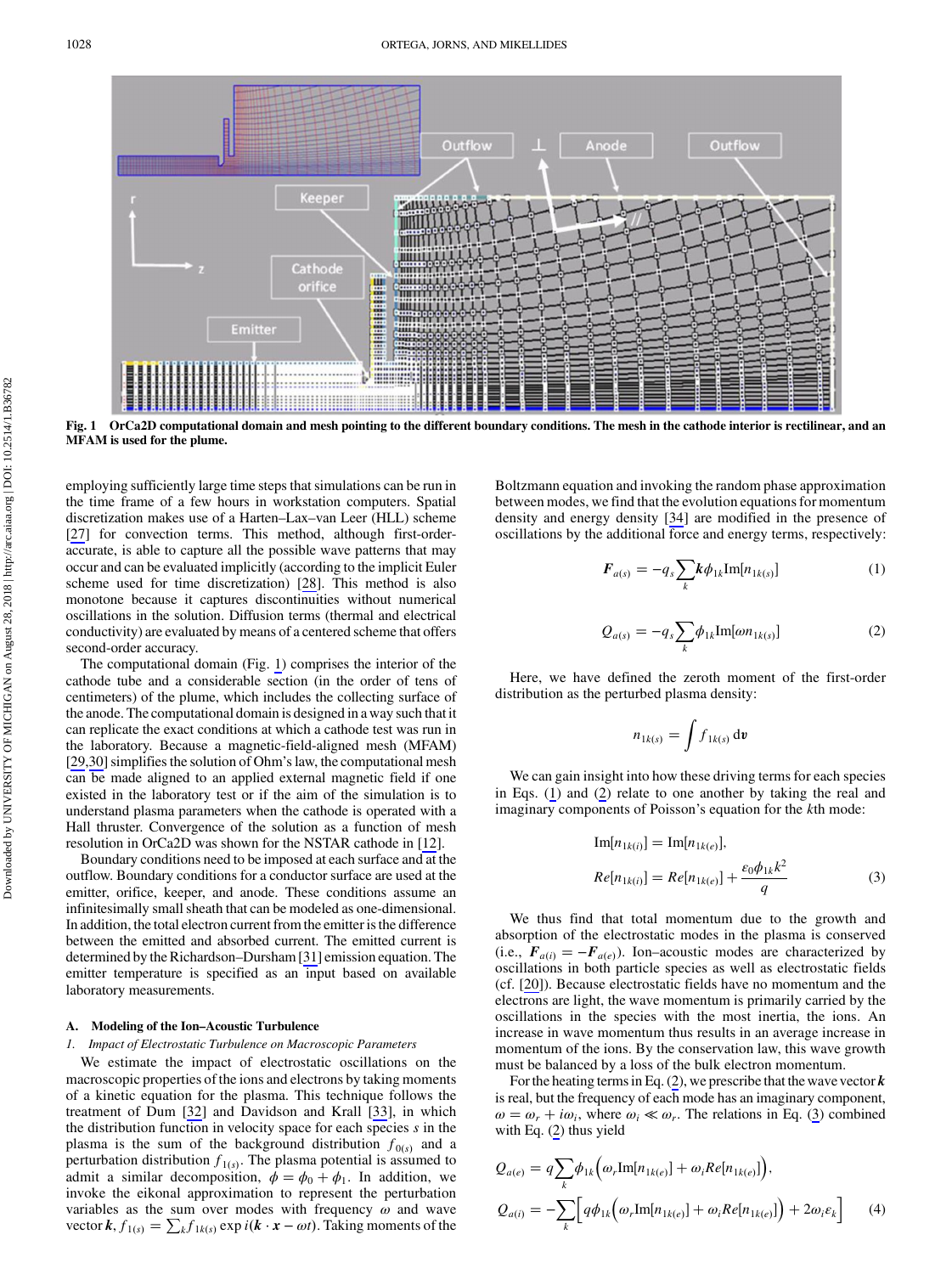<span id="page-3-0"></span>where we have defined the total energy density of the electrostatic field for the kth mode,

$$
\varepsilon_k = \frac{1}{2} n_o \varepsilon_0 k^2 \phi_{1k}^2 \tag{5}
$$

and used quasi neutrality of the background plasma to write  $n_{0(e)} = n_{0(i)} = n_0$ . The terms in Eq. [\(4\)](#page-2-0) represent the change in kinetic energy of the electrons and ions associated with the growth, damping, and propagation of the electrostatic waves. Unlike in the case of momentum, however, not only do the ion oscillations have nonnegligible kinetic energy but so too do the electron oscillations and the electric field associated with the waves. Therefore, energy is only conserved by taking into account both the particle kinetic energy and field energy contributions.

To evaluate the previous terms explicitly for the case of ion– acoustic waves, it is necessary to find expressions for the perturbed electron density  $n_{1k(e)}$ , the real and imaginary components of the mode frequency  $\omega_r$  and  $\omega_i$ , the wave vector **k**, and the potential amplitude  $\phi_{1k}$ . These expressions can be derived from the Boltzmann equation in the presence of perturbations and the dispersion relation for the ion–acoustic instability. A Maxwellian distribution function is assumed for background ions and electrons such that the perturbed densities for electrons and ions are written as

$$
n_{1k(e)} = \frac{\phi_{1k}n_0}{T_e} \left( 1 + i \left( \frac{\pi}{2} \right)^{1/2} \left[ \frac{\omega - \mathbf{k} \cdot \mathbf{u}_e}{kv_e} \right] \right),
$$
  
\n
$$
n_{1k(i)} = \frac{q\phi_{1k}n_0}{m_i} \left[ \left( \frac{\mathbf{k}}{\omega - \mathbf{k} \cdot \mathbf{u}_i} \right)^2 + i \left( \left( \frac{\nu_i}{\omega - \mathbf{k} \cdot \mathbf{u}_i} \right) \left( \frac{\mathbf{k}}{\omega - \mathbf{k} \cdot \mathbf{u}_i} \right)^2 \right. \\ \left. + \left( \frac{\pi}{2} \right)^{1/2} \left( \frac{m_i}{qT_i} \right)^{3/2} \frac{\omega - \mathbf{k} \cdot \mathbf{u}_i}{k} e^{(-\left( m_i/2qT_i\right)\left( \left( \omega - \mathbf{k} \cdot \mathbf{u}_i \right) / k\right)^2)} \right) \right] \tag{6}
$$

The dispersion relation allows us to obtain the real and imaginary parts of the wave frequency:

$$
\omega_r = \mathbf{u}_i \cdot \mathbf{k} + c_s \mathbf{k} \tag{7}
$$

$$
\omega_i = \left(\frac{\pi}{8}\right)^{1/2} c_s k \left[ \left(\frac{k \cdot (u_e - u_i) - k c_s}{k v_e}\right) - \left(\frac{T_e}{T_i}\right)^{3/2} e^{-T_e/2T_i} \right] - \frac{\nu_i}{2}
$$
\n(8)

where  $c_s = \sqrt{qT_e/m_i}$ ,  $v_e = \sqrt{qT_e/m_e}$ . The latter result for the imaginary component of the frequency provides insight into the terms that damp or grow the acoustic modes. The first term on the right-hand side of Eq. (8) represents the growth of the wave from inverse Landau damping on the electron species. This is a collisionless process whereby the acoustic waves can gain energy at the expense of electron drift  $u_e$ , provided that a resonant condition is satisfied: the electron drift in the direction of the phase velocity must exceed the wave speed in the ion frame of reference,  $c_s$ . This is inherently a kinetic effect and depends on an interaction of the waves with a small subset of the electron distribution of particles. The criterion for electron growth is typically satisfied for hollow cathode plasmas because they exhibit high electron drift in the plume. The second term in the imaginary part of  $\omega$  represents collisionless damping of the waves from ion Landau damping. In a process that directly mirrors that of the electrons, the bulk ion population can remove energy from the acoustic turbulence oscillations due to the resonant interaction of a small subset of the ions in the distribution function moving at the wave phase velocity. The last term in Eq. (8) represents damping of the wave due to ion collisions.

Because the perturbed density scales with potential amplitude [Eq. (6)], the summations over  $k$  in the expressions for momentum and energy rates [Eqs. ([1](#page-2-0)) and [\(4\)](#page-2-0)] are weighted by the square of the potential amplitude  $\phi_{1k}^2$ . Without a fully self-consistent description of the dominant processes governing the interaction of the ion–acoustic modes, it is not possible to know a priori how  $\phi_{1k}^2$  depends on the wave vector. We circumvent this limitation by assuming a functional form of the potential amplitude that is informed by experimental measurements and is consistent with theories for saturated or semisaturated acoustic turbulent spectra [[23,35](#page-12-0)]:

$$
\phi_{1k}^2 = \begin{cases}\n0 & \omega_r > \beta \omega_{pi} \\
\delta(\hat{k} - \hat{V}_D) C_0 \omega_r^{-1} & \beta \omega_{pi} > \omega_r > \omega_0 \\
0 & \omega_r < \omega_0\n\end{cases}
$$
\n(9)

where  $C_0$  and  $\beta$  are constants;  $\delta$  denotes the Dirac delta function;  $\hat{V}_D = (u_e - u_i)/|u_e - u_i|$  is the direction of relative drift between the species;  $\omega_{pi} = \sqrt{q^2 n_0 / (\varepsilon_0 m_i)}$  is the ion plasma frequency; and  $\omega_0$  is the lower-bound cutoff frequency for the instability. The inverse power law for the magnitude of the energy spectrum is consistent with a number of theoretical and experimental results of saturated or partially saturated IAT. It is the result of a redistribution of energy in the spectra to longer length scales by nonlinear processes [\[18,19](#page-11-0)]. The need for a lower cutoff frequency  $\omega_0$  for the spectrum is based on previous measurements of the IAT spectra in a 100 A LaB6 cathode (Fig. 3 in [\[23](#page-12-0)] and Fig. 5 in [\[25](#page-12-0)]) and is physically attributed to damping of acoustic modes at long length scales by processes such as geometric cutoffs or ion collisions [[23\]](#page-12-0). The choice to place an upper bound on the spectrum at  $\omega_r = \beta \omega_{pi}$  represents the theoretical cutoff of ion–acoustic waves above this frequency, and the scaling factor  $\beta$  < 1 captures the experimental observations from [\[23](#page-12-0)] that the acoustic modes actually dissipate at some fraction of this theoretical limit. The multiplication by the Dirac delta only selects wave vectors in the direction of relative drift. This choice is motivated by Eq. (8), which shows that the growth rate is maximized when  $k$  is collinear with  $u_e - u_i$ . We therefore assume that the wave direction is confined to a very narrow cone in this dominant direction.

Applying the definition for wave energy density of electrostatic modes [[20\]](#page-11-0) to the dielectric response for the ion–acoustic instability, we find that the perturbations of the plasma potential can be expressed as a function of the wave energy density W. For the kth mode of the ion–acoustic waves,  $W_k$  becomes

$$
W_k = \frac{\omega_r}{kc_s} \left( \frac{n_0 q \phi_{1k}^2}{T_e} \right) \tag{10}
$$

As we will find in the next subsection, it will be necessary to determine moments of the summation,

$$
\sum_k (\omega_r)^l W_k
$$

where  $l$  is an integer. To approximate this quantity, we convert the summation over k to an integral by multiplying by a differential  $\Delta k$ such that

$$
\sum_{k} (\omega_r)^l W_k = \frac{1}{\Delta k} \int_{k_{\min}}^{k_{\max}} W_k(\omega_r)^l \, \mathrm{d}k \tag{11}
$$

Because we have assumed a distribution in which the wave vector is collinear with the electron–ion drift velocity, the frequency and wavenumber are linearly related by  $\omega_r = kc_s[1 + \hat{V}_D \cdot \mathbf{u}_i/c_s]$ .<br>Evaluating this integral with the specified form of  $\phi_{1k}^2$  from Eq. (9), we find the result

$$
\sum_{k} (\omega_r)^l W_k = \begin{cases} W_T \frac{\beta \omega_{pi}}{\ln[\beta \omega_{pi}/\omega_0]} & l = 1\\ W_T & l = 0\\ W_T \frac{1}{\omega_0 \ln[\beta \omega_{pi}/\omega_0]} & l = -1 \end{cases}
$$
(12)

where  $W_T$  denotes the total wave energy density summed over all  $k$ modes of the spectrum.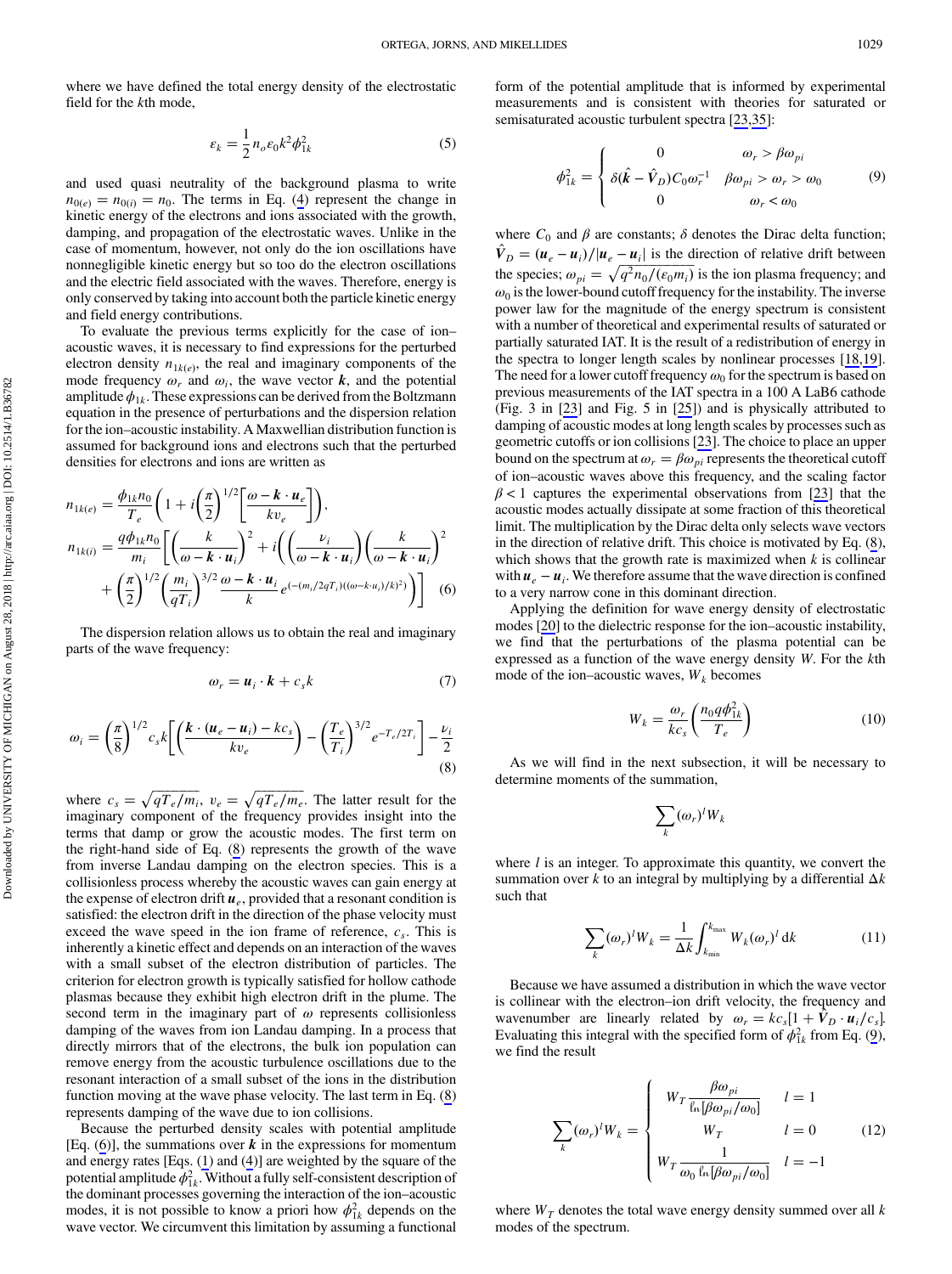#### <span id="page-4-0"></span>2. Wave Energy Equation

The plasma wave kinetic equation (cf. [[20\]](#page-11-0)) for the evolution of the kth electrostatic mode in the plasma is given by

$$
\frac{\partial N_k}{\partial t} + \nabla \cdot (N_k \nabla_k \omega_r) - \nabla_k \cdot (N_k \nabla \omega_r) = 2\omega_i N_k \tag{13}
$$

where  $N_k = W_k/\omega_r$  denotes the wave action. This expression can be interpreted as a conservation equation for the density of quasi particles, phonons, at each wave vector. The first two terms on the left-hand side of Eq. (13) represent the flux of phonons in physical space, where they are convected out of the volume at the mode group velocity. The third term is an effective acceleration that results as varying background plasma parameters change the dispersion of the modes propagating at  $k$ . This parallels the way the electric field term in the Vlasov equation changes the velocity of particles in a given distribution function through acceleration. The terms on the right side of Eq. (13) represent sources and sinks due to interactions with the plasma species. These include linear effects such as Landau damping and weak collisions [cf. Eq. ([8](#page-3-0))] and higher-order, nonlinear terms due to wave–wave and wave–particle coupling effects [\[22](#page-11-0)[,36](#page-12-0)] that we have neglected.

Using the assumed distribution of wave amplitude and the explicit forms for  $\omega_r$  and  $\omega_i$ , we integrate Eq. (13) over all values of k to find

$$
\frac{\partial W_T}{\partial t} + \nabla \cdot (W_T[c_s \hat{V}_D + \boldsymbol{u}_i])
$$
\n
$$
= W_T \bigg( \frac{\omega_0 \ln [\beta \omega_{pi}/\omega_0]}{1 + \hat{V}_D \cdot \boldsymbol{u}_i/c_s} \bigg( \frac{\pi}{2} \bigg)^{1/2} \bigg[ \frac{|\boldsymbol{u}_e - \boldsymbol{u}_i| - c_s}{v_e} - \bigg( \frac{T_e}{T_i} \bigg)^{3/2} e^{-T_e/2T_i} \bigg]
$$
\n
$$
- \nu_i - \omega_0 \ln [\beta \omega_{pi}/\omega_0] \bigg( \frac{\partial}{\partial t} \bigg[ \frac{1}{\omega_0 \ln [\beta \omega_{pi}/\omega_0]} \bigg]
$$
\n
$$
+ (c_s \hat{V}_D + \boldsymbol{u}_i) \cdot \nabla \bigg[ \frac{1}{\omega_0 \ln [\beta \omega_{pi}/\omega_0]} \bigg] \bigg) \bigg)
$$
\n(14)

Because the acoustic modes propagate in the laboratory frame with group velocity  $\partial \omega / \partial k = c_s \hat{V}_D + \hat{u}_i$ , the last term in Eq. (14) represents the characteristic time scale in the wave frame of reference over which the parameter  $\omega_0 \ln[\beta \omega_{pi}/\omega_0]$  varies. For this investigation, we assume that the cutoff frequency  $\omega_0$  is approximately constant and that the logarithmic contribution  $ln[\beta\omega_{pi}/\omega_0]$  is only a weakly varying parameter in the plume. We therefore can neglect this last term compared to the collisional damping and the growth. This allows us to write Eq. (14) in the simplified form

$$
\frac{\partial W_T}{\partial t} + \nabla \cdot (W_T[c_s \hat{V}_D + \boldsymbol{u}_i])
$$
\n
$$
= \omega_0 W_T \left( \left( \frac{\pi}{2} \right)^{1/2} \left[ \frac{|\boldsymbol{u}_e - \boldsymbol{u}_i| - c_s}{v_e} - \left( \frac{T_e}{T_i} \right)^{3/2} e^{-T_e/2T_i} \right] - \frac{\nu_i}{\omega_0} \right)
$$
\n(15)

The interpretation of this equation is that the wave energy propagates along characteristics parallel to the average group velocity. This energy changes as it convects through the plasma depending on the interchange between growth from the electron drift and damping from resonant heating of ions and collisions. Equation (15) has, in fact, the form of a conservation statement and can be solved concurrently with the remainder of evolution equations in OrCa2D.

#### 3. Momentum Equation for Ions and Electrons

For the change in momentum of the electrons, Eq. ([1](#page-2-0)) yields

$$
\boldsymbol{F}_{a(e)} = -\boldsymbol{F}_{a(i)} = -m_e n_0 \nu_a (\boldsymbol{u}_e - \boldsymbol{u}_i) \tag{16}
$$

where we have defined an effective collision frequency

$$
\nu_a = \sum_k \frac{kq\phi_k^2}{m_e T_e} \left(\frac{\pi}{2}\right)^{1/2} \left(\frac{m_e}{qT_e}\right)^{1/2}
$$

$$
= \left[\frac{\beta}{\ln[\beta\omega_{pi}/\omega_0]} \left(\frac{\pi}{2}\right)^{1/2} \frac{1}{\left(1+\hat{V}_D \cdot \mathbf{u}_i/c_s\right)^2} \right] \omega_{pe} \frac{W_T}{n_0 T_e} \quad (17)
$$

where  $\omega_{pe} = \sqrt{q^2 n_0 / (\varepsilon_0 m_e)}$  is the electron plasma frequency. The physical implication of this result is that the relative drift between species leads to the growth of the acoustic modes through inverse Landau damping on the electrons. The transfer of momentum to the turbulence from the electrons is represented in a macroscopic way as an enhanced drag on this species with anomalous collision frequency  $\nu_a$ . The parameter  $\beta$  < 1 is assumed to be constant, and we know empirically that, for the IAT in the cathode plasma (cf. Fig. 3 in [\[23](#page-12-0)]), the logarithm of the ratio of the upper-bound to lower-bound cutoff frequencies is order unity. Similarly, typical ion velocities in cathode plumes have been measured to be 2–5 km∕s [[24](#page-12-0),[37\]](#page-12-0) with electron temperatures of 2–5 eV [\[23,38](#page-12-0)–[40\]](#page-12-0). We therefore have  $(1 + \hat{V}_D \cdot V_i/c_s) \sim O[1]$ . With these order of magnitude estimates, we can reduce the term in brackets to a single parameter  $\alpha < 1$ such that

$$
\nu_a = \alpha \omega_{pe} \frac{W_T}{n_0 T_e} \tag{18}
$$

Using the explicit form for the momentum change due to IAT from Eq. (16), we can write the momentum equation for ions and electrons (see, for instance [[6](#page-11-0)]) as

$$
\frac{\partial (mn_0 \mathbf{u})_i}{\partial t} + \nabla \cdot (mn_0 \mathbf{u} \mathbf{u})_i = n_0 q \mathbf{E} - \nabla p_i + \dot{n} \mathbf{u}_n
$$

$$
- n_0 m_i \bigg[ v_{ie} (\mathbf{u}_i - \mathbf{u}_e) + v_{in} (\mathbf{u}_i - \mathbf{u}_n) - \frac{m_e}{m_i} v_a (\mathbf{u}_i - \mathbf{u}_e) \bigg] \tag{19}
$$

$$
0 = -n_0 qE - n_0 q u_e \times B - \nabla p_e - n_0 m_e [(\nu_{ei} + \nu_a)(u_e - u_i) + \nu_{en} u_e],
$$
  

$$
u_e \gg u_n
$$
 (20)

#### 4. Energy Equation for Ions and Electrons

Subject to the definitions and assumptions from Secs. [II.A1](#page-2-0) and II. A.2, we can rewrite the heating terms for the electrons and ions from Eq.  $(4)$  $(4)$  $(4)$  as

$$
Q_{a(e)} = \frac{1}{(1 + \hat{V}_D \cdot \mathbf{u}_i/c_s)} \sum_{k} \left[ \frac{1}{2} \frac{dW_k}{dt} + 2\omega_{i(e)} W_k \right],
$$
  

$$
Q_{a(i)} = \frac{1}{(1 + \hat{V}_D \cdot \mathbf{u}_i/c_s)} \sum_{k} \left[ \frac{1}{2} \frac{dW_k}{dt} - 2\omega_{i(i)} W_k \right] - \frac{d\varepsilon_k}{dt} \quad (21)
$$

where we have isolated the contributions to the wave growth from Eq. ([8](#page-3-0)):

$$
\omega_{i(e)} = \left(\frac{\pi}{8}\right)^{1/2} c_s k \left(\frac{\mathbf{k} \cdot (\mathbf{u}_e - \mathbf{u}_i) - c_s}{kv_e}\right),
$$
  

$$
\omega_{i(i)} = -\left(\frac{\pi}{8}\right)^{1/2} c_s k \left(\left(\frac{T_e}{T_i}\right)^{3/2} e^{-T_e/2T_i} - \nu_i\right)
$$
(22)

Considering that the multiplying term is of order unity, the expressions in Eq. (21) lend themselves to a physical interpretation of the kinetic energy of each species associated with the wave dynamics. In particular, the first term in both  $Q_{a(e)}$  and  $Q_{a(i)}$  represents the sloshing motion of the particles necessary to carry the waves. For the ions, this oscillatory motion gives rise to the wave momentum, whereas for the electrons, the sloshing results from the need to preserve quasi neutrality. In both cases, the magnitude of the particle kinetic energy for the wave motion is directly tied to the wave energy: the larger amplitude the waves are, the higher the energy is from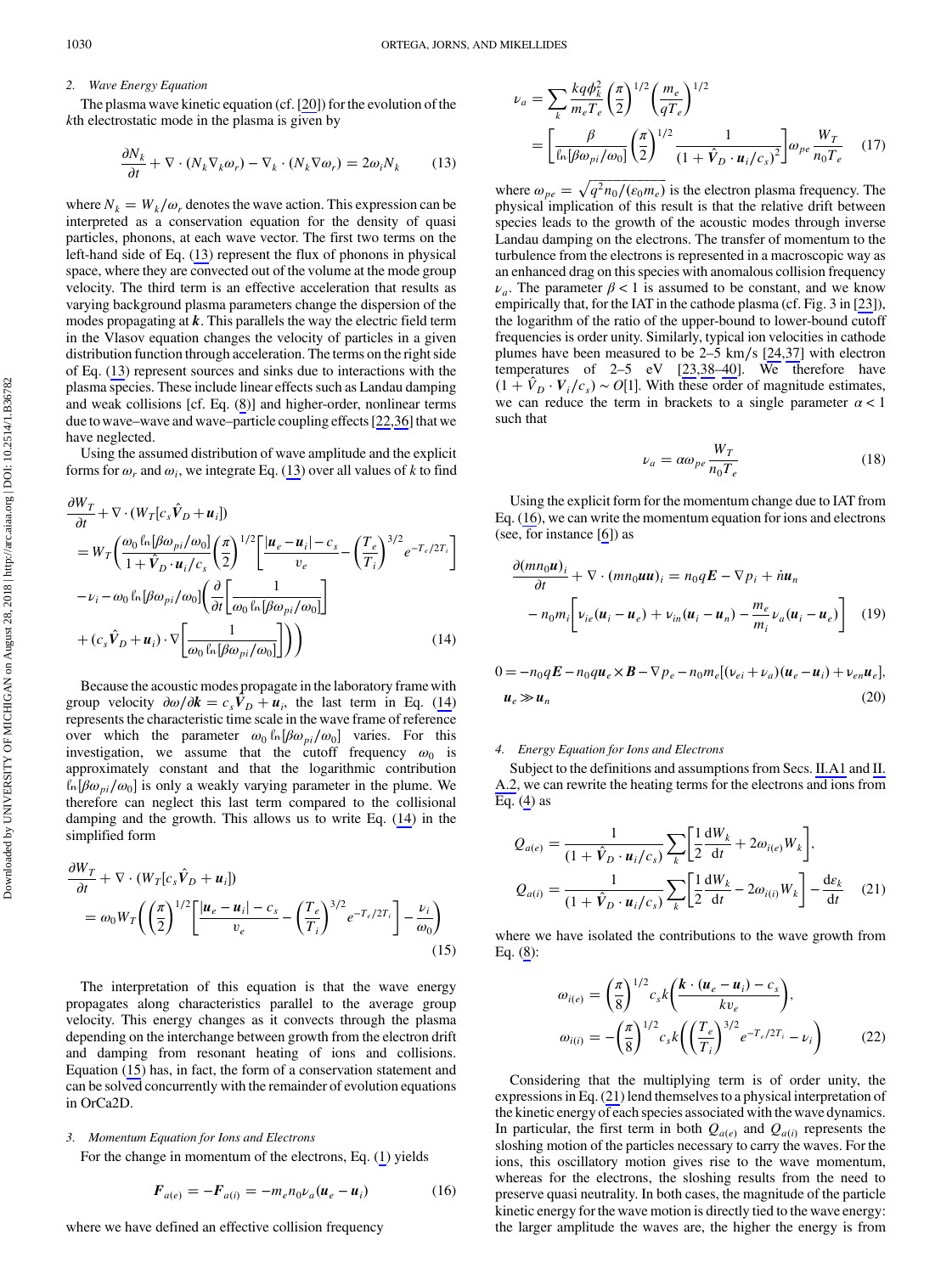<span id="page-5-0"></span>oscillations of both species. The second terms in both lines of Eq. ([21\)](#page-4-0) capture the resonant, irreversible heating processes associated with each species. For the electrons, this takes the form of inverse Landau damping on this species. This is a kinetic process where a population of electrons in the distribution that are resonant with the phase velocity lose energy to the wave growth, thereby causing an effective cooling of the electrons. For the ions, the contribution of irreversible heating is due to ion Landau damping and ion collisions. The former is a kinetic process where a small population of ions in the tail of distribution that are resonant with the phase velocity experience an irreversible gain in energy. This removes energy from the waves and adds it to the ions.

By the same arguments we employed to simplify the anomalous collision frequency [Eq. [\(18](#page-4-0))], we can approximate Eq. [\(21](#page-4-0)) as

$$
Q_{a(e)} = -\frac{\alpha}{2} \omega_{pi} W_T \left( \frac{|\mathbf{u}_e - \mathbf{u}_i| - c_s}{v_e} + \left( \frac{T_e}{T_i} \right)^{3/2} e^{-T_e/2T_i} \right),
$$
  
\n
$$
Q_{a(i)} = +\frac{\alpha}{2} \omega_{pi} W_T \left( \frac{|\mathbf{u}_e - \mathbf{u}_i| - c_s}{v_e} + \left( \frac{T_e}{T_i} \right)^{3/2} e^{-T_e/2T_i} \right)
$$
(23)

where we have made the physically reasonable assumption that ion collision frequency is lower than the ion plasma frequency  $\nu_i/\omega_{pi} \ll 1$ , and we have dropped the contributions of the electrostatic terms in  $Q_{a(i)}$  under the assumption that the growth rate is lower than the ion plasma frequency. In these simplified forms, we can see that the ion heating approximately balances the electron heating. The electrons therefore always lose energy to the growth of the waves. The ion population conversely always will be heated.

Written explicitly then, the energy equation for electrons (e.g., [\[6\]](#page-11-0)) with contributions from the IAT thus becomes

$$
\frac{3}{2}\frac{\partial p_e}{\partial t} + \nabla \cdot \left(\frac{5}{2}p_e u_e - \kappa_e \nabla T_e\right) - u_e \cdot \nabla p_e = Q_e^T + Q_{a(e)}
$$
  
+ 
$$
m_e n_0 (\nu_{ei} + \nu_a) u_e \cdot (u_e - u_i) - n q \varepsilon_{ip}
$$
 (24)

The terms on the right-hand side denote, in order, the heat exchange due to thermal nonequilibrium of electrons with ions and neutrals, the anomalous cooling, the friction heating, and the energy lost due to ionization, with  $\varepsilon_{ip}$  being the ionization potential.

We can compare the importance of anomalous cooling with respect to the other source terms. In particular, the ratio of the anomalous cooling and friction terms yields

$$
\left| \frac{Q_{a(e)}}{m_e n v_a u_e \cdot (u_e - u_i)} \right|
$$
  
\n
$$
\approx \frac{1}{2} \left( \frac{m_e}{m_i} \right)^{1/2} \left[ \frac{\sqrt{q T_e / m_e}}{|u_e|} + \frac{q T_e / m_e}{|u_e|^2} \left( \frac{T_e}{T_i} \right)^{3/2} e^{-T_e / 2T_i} \right]
$$
 (25)

For cathode plasmas that we have investigated in previous work [\[15](#page-11-0),[23,40\]](#page-12-0), we have computed the ratio of the electron drift and thermal velocity to be at most of order unity, and because the square root of the mass ratios is ∼480 and the maximum value of the exponential contribution  $(T_e/T_i)^{3/2} \exp(-T_e/2T_i) \approx 1.16$ , we therefore can neglect the anomalous heating compared to the frictional heating by the anomalous collision frequency.

Finally, we apply the same treatment as before to derive the ion heating equation (e.g., [[6](#page-11-0)]). However, this time, we find that we can neglect the resistive heating term in favor of the anomalous ion heating:

$$
\frac{3}{2}\frac{\partial p_i}{\partial t} + \nabla \cdot \left(\frac{5}{2}p_i\mathbf{u}_i - \kappa_i \nabla T_i\right) - \mathbf{u}_i \cdot \nabla p_i = Q_i^T + Q_{a(i)} \qquad (26)
$$

The need to consider this expression for ion heating represents a significant departure from previous implementations of OrCa2D [\[5,6,12](#page-11-0)–[15](#page-11-0),[26](#page-12-0)]. In these earlier versions, the energy equation for ions and neutrals was combined due to the short thermal equilibration time between the species. However, because we have assumed here that the

growth rate of the instability  $\omega_i \gg \nu_i$ , the equilibration between species is no longer valid. Thus, separate evolution equations for the neutrals and ions must be considered. We can simplify Eq. (26) further by making a number of assumptions informed by experimental measurements in the cathode plume. In particular, a recent campaign to measure ion velocities along the centerline of a  $100 \text{ A } LaB<sub>6</sub>$  hollow cathode [\[24\]](#page-12-0) has shown that the magnitude of the ion flow velocity varies slowly in the plume. We therefore make the assumption that  $\nabla p_i/p_i \gg \nabla \cdot \mathbf{u}_i/\mathbf{u}_i$ . Similarly, if we assume that the electron drift is sufficiently high that the growth from electrons dominates over the ion Landau damping (a valid approximation in most regions near the cathode), we can include Eq. [\(15\)](#page-4-0) in Eq. (26) as

$$
\frac{3}{2}\frac{\partial p_i}{\partial t} + \nabla \cdot \left(\frac{3}{2}p_i \mathbf{u}_e\right) = \frac{\alpha \omega_{pi}}{2} \frac{2}{\omega_0} \left(\frac{2}{\pi}\right)^{1/2} \left[\frac{\partial W_T}{\partial t} + \nabla \cdot \left(W_T[c_s \hat{V}_D + \mathbf{u}_i]\right)\right]
$$
(27)

At steady state, which ultimately is the condition where the cathode equilibrates, and subject to the assumption that  $c_s \sim |u_i|$ , we further can reduce this expression to

$$
\nabla(nT_i) \approx \frac{\alpha}{q} \frac{\omega_{pi}}{\omega_0} \left(\frac{2}{\pi}\right)^{1/2} \nabla W_T
$$
 (28)

For the slowly varying plasma parameters in the cathode plume,  $\omega_{pi}/\omega_0$  is approximately constant. In this case, we find the relation

$$
T_i \approx \Gamma \frac{W_T}{n} \tag{29}
$$

where  $\Gamma$  is a constant depending on the ratio of the plasma frequency to the cutoff frequency. This expression is in keeping with a physical description of the wave dynamics. Oscillations in the plasma density and ion velocity that correspond to the propagation of the acoustic modes lead to a time-averaged broadening in the standard deviation of the velocity (i.e., the temperature). The scaling indicated by Eq. (29) has been experimentally validated in the three most recent studies that have examined the relationship between IAT and ion energy in a highcurrent cathode plume [\[23,24,37\]](#page-12-0).

#### B. Self-Induced Magnetic Field and Ohm's Law

Magnetic fields induced by the large current densities that can develop in high-current hollow cathodes cannot be neglected in numerical simulations. Figure 2 shows the two-dimensional (2-D) contour of the azimuthal magnetic field produced by the distribution of electron current density in a simulation of a  $LaB<sub>6</sub>$  hollow cathode operating at 140 A, according to Ampere's law:

$$
B_{\theta}(z,r) = \frac{\mu_0}{2r} \int_0^r j_{e,z}(z,r')r' dr'
$$
 (30)

This expression can be easily evaluated in OrCa2D. The maximum values are found in the vicinity of the orifice and reach more than 50 G. For reference, the typical applied magnetic fields along the axis of Hall thrusters are in the order of 150 G. In OrCa2D numerical simulations of cathodes with applied magnetic fields, we have observed that the plasma in the plume is altered significantly,



Fig. 2 Azimuthal self-induced magnetic field  $B_{\theta}$  computed from Eq. (30).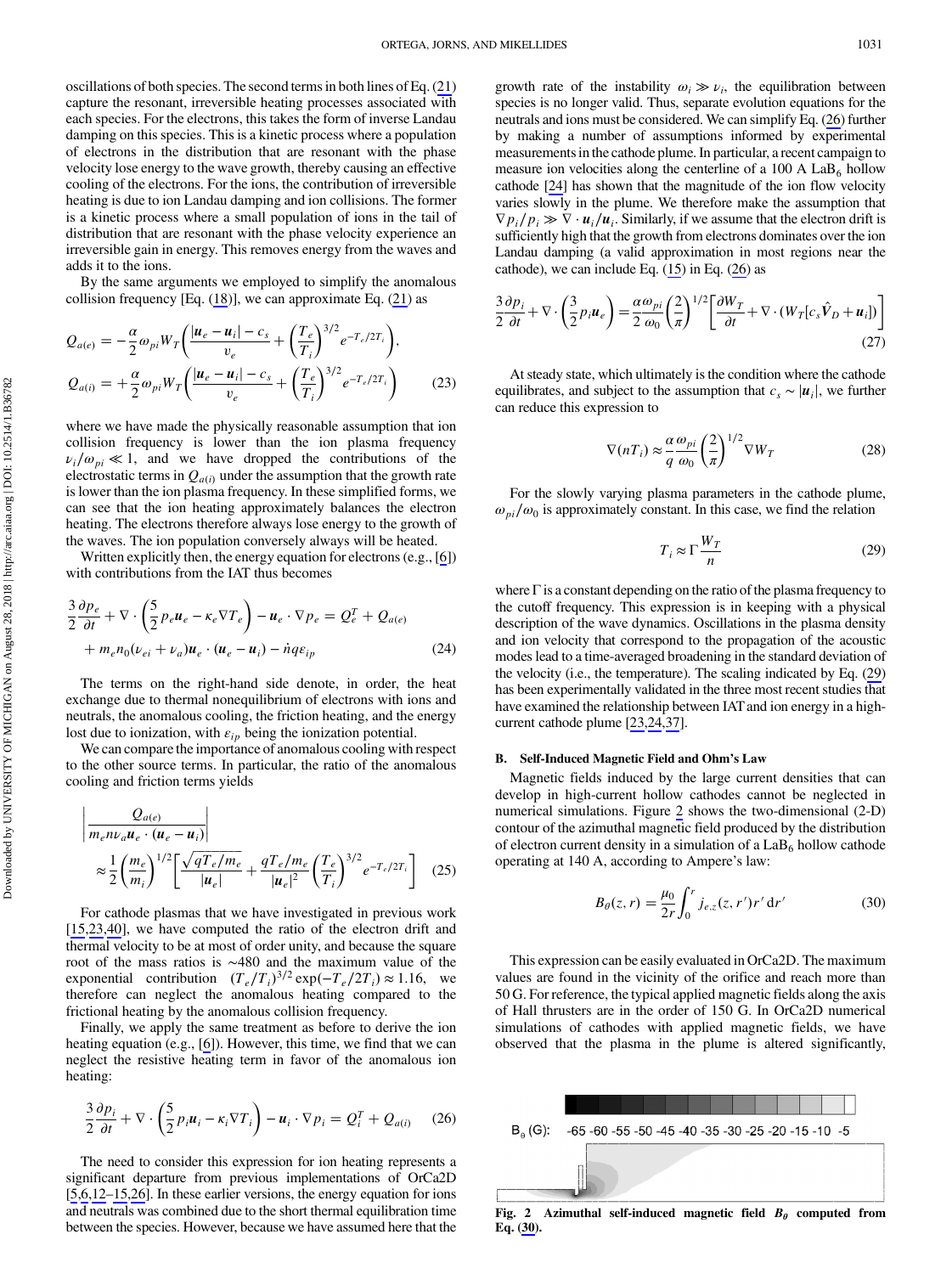<span id="page-6-0"></span>making it much more confined around the axis. Thus, self-induced magnetic fields must be included in OrCa2D simulations of highcurrent cathodes.

We allow only for the azimuthal component of the magnetic field in our model because the electron current is mostly axial in the region of interest. This assumption also simplifies the process of solving for Ohm's law in OrCa2D. For a generic magnetic field in three dimensions, which can be the combination of the applied field in the axial–radial plane and a self-induced azimuthal magnetic field, Ohm's law reads

$$
\theta \to 0 = -\eta \Omega_{e} j_{e\perp} + \eta j_{e\theta},
$$
  
\n
$$
/\!/ \to E_{//} = -\frac{\nabla_{//} (n_0 T_e)}{n_0} + \eta \Omega_{e} j_{e\perp} \beta_{\theta} + \eta j_{e//} + \eta_{ei} j_{i//},
$$
  
\n
$$
\perp \to E_{\perp} = -\frac{\nabla_{\perp} (n_0 T_e)}{n_0} - \eta \Omega_{e} j_{e//} \beta_{\theta} + \eta (1 + \Omega_{e}^2 \beta_{//}^2) j_{e\perp} + \eta_{ei} j_{i\perp}
$$
\n(31)

where  $\eta$ ,  $\eta_{ei}$ , and  $\Omega$  are the electron resistivity, electron–ion resistivity, and Hall parameter, which are defined as

$$
\eta = \frac{m_e(\nu_{en} + \nu_{ei} + \nu_a)}{nq^2}, \qquad \eta_{ei} = \frac{m_e(\nu_{ei} + \nu_a)}{nq^2},
$$
  

$$
\Omega_e = \frac{qB}{m_e(\nu_{en} + \nu_{ei} + \nu_a)}
$$

In the preceding expressions, the parallel (∕∕) and perpendicular (⊥) directions (second and third equation) refer to the projection of the magnetic field in the  $z-r$  plane (Fig. [1](#page-2-0)). We can invert Ohm's law to obtain closed expressions for the in-plane current density components:

$$
j_{e//} = \frac{1 + \Omega_e^2 \beta_{//}^2}{(1 + \Omega_e^2)\eta} \left( -\nabla_{//} \phi + \frac{\nabla_{//}(n_0 T_e)}{n_0} - \eta_{ei} j_{i//} \right)
$$
  

$$
- \frac{\Omega e \beta_{\theta}}{(1 + \Omega_e^2)\eta} \left( -\nabla_{\perp} \phi + \frac{\nabla_{\perp} (n_0 T_e)}{n_0} - \eta_{ei} j_{i_{\perp}} \right),
$$
  

$$
j_{e\perp} = \frac{\Omega e \beta_{\theta}}{(1 + \Omega_e^2)\eta} \left( -\nabla_{//} \phi + \frac{\nabla_{//}(n_0 T_e)}{n_0} - \eta_{ei} j_{i//} \right)
$$
  

$$
+ \frac{1}{(1 + \Omega_e^2)\eta} \left( -\nabla_{\perp} \phi + \frac{\nabla_{\perp} (n_0 T_e)}{n_0} - \eta_{ei} j_{i_{\perp}} \right) \tag{32}
$$

As mentioned previously in this section, the computational grid is aligned with the applied in-plane magnetic field to avoid crossdiffusion terms in the computation of the plasma potential. This would have been no longer possible if we had considered the selfinduced magnetic field components in the  $z-r$  plane because the vector  $\beta$  would have changed from time step to time step. On the other hand, Eq. (32), which only accounts for the azimuthal self-induced field, can be solved in a fixed MFAM or in a generalized  $z-r$  grid if no applied magnetic field exists (i.e.,  $\beta_{//} = 0$ ). It can also be shown that this expression is equivalent to the classical expression for Ohm's law (cf. [[15\]](#page-11-0)) when  $\beta_{\theta} = 0$ .

# III. Comparison Between Anomalous Collision Frequency Models and Experiments

OrCa2D has been extensively validated by experimental results [\[5,6,12,13,15,17](#page-11-0)]. Thus, we focus here on highlighting improvements in the solution produced by OrCa2D when the models described in Sec. [II](#page-1-0) are implemented. We use as an example a case (high-current  $LaB<sub>6</sub>$  cathode operating at 140 A) for which OrCa2D only produced qualitative agreement with experiments [[15\]](#page-11-0) when equipped with the Sagdeev and Galeev model that assumes saturation of the IAT at all times [[22](#page-11-0)]:

$$
\nu_a \sim \omega_{pe} \frac{W_T}{n_0 T_e} \sim \alpha \omega_{pe} \frac{T_e}{T_i} \frac{u_e}{v_e} = \alpha \omega_{pe} \frac{T_e}{T_i} M_e \sim \alpha \omega_{pi} \frac{T_e}{T_i} \frac{u_e}{c_s}
$$
\n
$$
\approx \alpha' \omega_{pi} \frac{u_e}{c_s}
$$
\n(33)

In simulations with OrCa2D [\[5,6,12](#page-11-0),[15,](#page-11-0)[26\]](#page-12-0) that make use of the Sagdeev–Galeev model (33), anomalous heating of ions was not modeled based on first principles, and so the ratio  $T_e/T_i$  in Eq. (33) was included only phenomenologically and as part of the scaling coefficient  $\alpha'$ . It should therefore be noted that, in subsequent comparisons with results from this model, the variation of  $T_e/T_i$  was not accounted for self-consistently.

Modifications in OrCa2D with respect to the model presented in [\[5,6,12,15](#page-11-0)[,26](#page-12-0)] are as follow. The anomalous collision frequency is now calculated by means of Eq. [\(18](#page-4-0)). The wave energy density is computed using Eq. ([15\)](#page-4-0), which is hyperbolic in nature and is discretized with the same first-order-accurate implicit Euler scheme in time and HLL solver for convection terms that the transport equations for neutrals and ions employ. The ion temperature equation now includes an additional term given by Eq. ([23\)](#page-5-0). Finally, the plasma potential is still computed from the combination of the current continuity equation and Ohm's law, which now takes the form of Eq. (32). This equation is discretized in space making use of a centered scheme that is second-order accurate.

The numerical results shown in this paper are for a  $LaB<sub>6</sub>$  cathode operating at 140 A of discharge current and a mass flow rate of 10 sccm $(0.9765 \text{ mg/s})$  of xenon. There exists a gap between the anode and cathode that allows for the insertion of probes for plasma measurements in the cathode plume. Relative dimensions of the cathode are given in Table 1. Measurements of the wave energy density based on the amplitude of the plasma oscillations were also obtained in this region. These measurements have an uncertainty of approximately 1–2 eV for the plasma potential and the electron temperature and a factor of 2 for the wave energy density. The discharge voltage during laboratory test in these conditions was 25.2 V. We specified the maximum emitter temperature to be 1733°C, at a location of approximately two-thirds of the length of the emitter. The emitter temperature close to the orifice wall is 1625°C. These values were derived from emitter temperature measurements for a slightly different operating condition (100 A, 12 sccm) [\[15](#page-11-0)]. The latter was achieved by acknowledging that, for a constant discharge current, larger emitter temperatures lead to increased electron emission. In turn, the plasma potential inside the cathode tube has to decrease to allow for an increased amount of return current to the emitter so that the net current from the emitter remains constant. In consequence, the emitter temperature can be determined by satisfying that the plasma potential agrees well with the experimental measurements at the cathode orifice. The values of the emitter temperature required at 140 A are higher than at 100 A, which is consistent with the experimental trends observed for other cathodes [\[41](#page-12-0)]. The keeper was operated in floating mode. We run OrCa2D in a way such that the discharge voltage and emitter temperature are fixed, whereas the parameter  $\omega_0$  in Eq. ([15\)](#page-4-0), which represents the lower bound cutoff for the frequency spectra, is determined so that the discharge current is 140 A. When the Sagdeev–Galeev model [Eq. (33)] is used, it is the value of  $\alpha'$  that is determined to achieve the discharge current prescribed by the operating condition.

To gain insight on the effect of each of the aspects of the model, we present five different results (Table [2](#page-7-0)) for which the computed

Table 1 Axial location of cathode elements with respect to the cathode orifice

| Element          | $z/L_{\rm emitter}$ |
|------------------|---------------------|
| Orifice entrance |                     |
| Orifice exit     | 0.06                |
| Keeper entrance  | 0.12                |
| Keeper exit      | 0.18                |
| Anode edge       | 1.28                |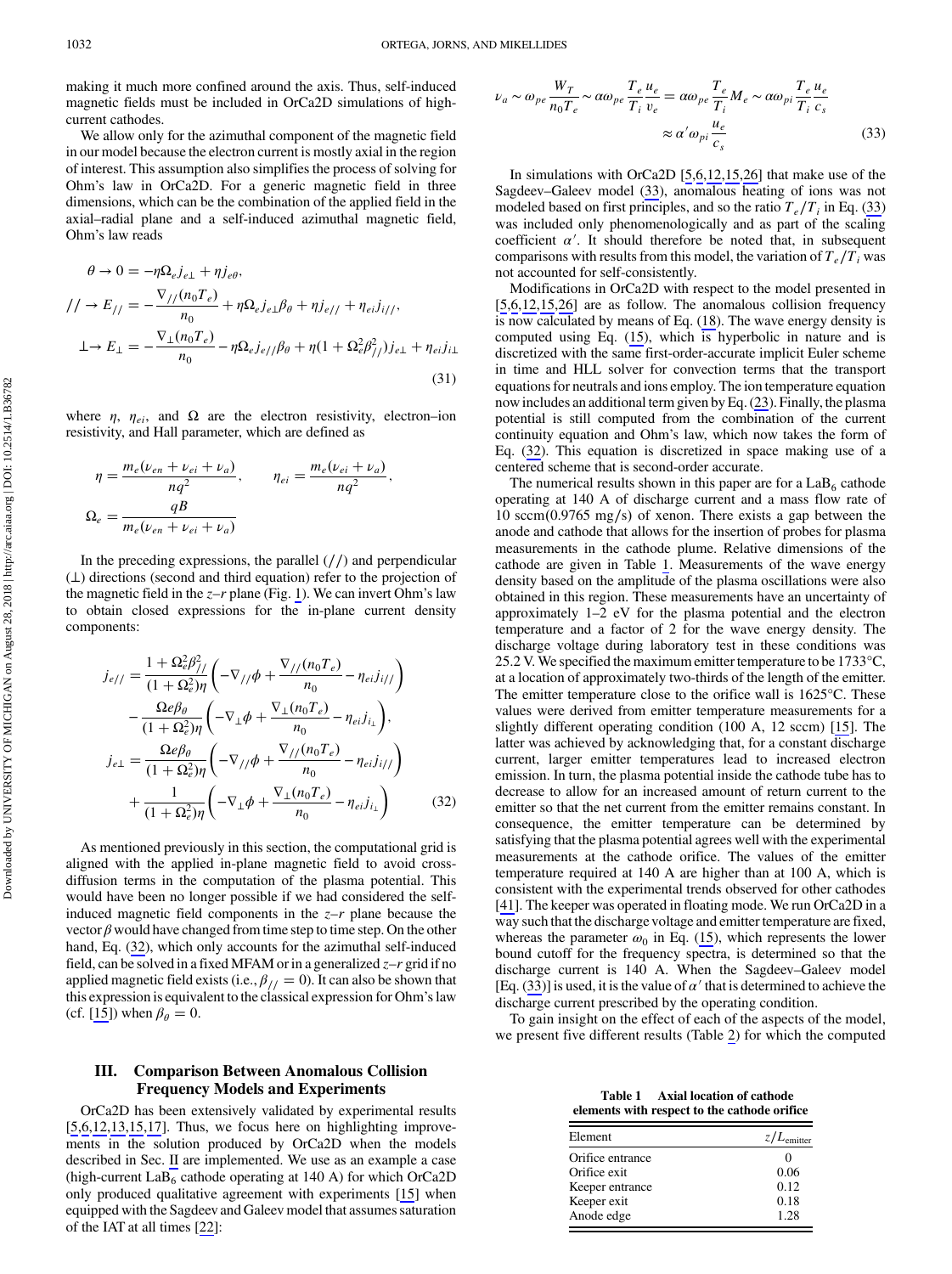Table 2 Summary to simulation cases; description of the model and cutoff frequency  $\omega_0$ 

<span id="page-7-0"></span>

| Case number    | Model          | Ion heating       | Self-induced magnetic field | $\omega_0$ , 1/s  |
|----------------|----------------|-------------------|-----------------------------|-------------------|
|                | Sagdeev–Galeev | No                | No                          | N/A               |
| 2              | Wave energy    | No                | No                          | $6.49 \cdot 10^5$ |
| 3              | Wave energy    | N <sub>0</sub>    | Yes                         | $9.24 \cdot 10^5$ |
| $\overline{4}$ | Wave energy    | Yes [Eq. $(26)$ ] | Yes                         | $3.12 \cdot 10^6$ |
|                | Wave energy    | Yes [Eq. $(29)$ ] | Yes                         | $3.39 \cdot 10^6$ |

values of plasma density, electron temperature, plasma potential, and anomalous collision frequency along the cathode centerline are depicted in Fig. 3. Case 1 results were obtained using the analytical Sagdeev–Galeev model [Eq. ([33\)](#page-6-0)]. Case 2 makes use of the selfconsistent anomalous model but only considers the effect that the IAT has on the momentum [Eqs. [\(16\)](#page-4-0) and ([17\)](#page-4-0)], neglecting ion heating. We do not consider here the effect of the self-induced magnetic field either. Case 3 includes the effect of a self-induced magnetic field but also neglects ion heating. Cases 4 and 5 include the effect of the self-induced field and anomalous heating, using the complete ion energy equation [Eq. ([26](#page-5-0))] and the simplified model [Eq. [\(29](#page-5-0))], respectively.

In Fig. 3, we also include the experimental measurements in the cathode plume region.  $z = 0$  is the cathode orifice entrance, and the z axis has been nondimensionalized with the emitter length. The locations of other elements of the cathode are summarized in Table [1](#page-6-0). The experimental value of the anomalous collision frequency has been derived from direct experimental measurements of the plasma density, electron temperature, and wave energy density using Eq. [\(17](#page-4-0)). The experimental wave energy density is based on direct measurements of the spectra of plasma oscillations [[23\]](#page-12-0) and has a factor of 2 uncertainty. We have also included in Fig. 3 (top right) the profile of the classical collision frequency  $\nu_{ei} + \nu_{en}$  to highlight the regions of the computational domain in which the anomalous collision frequency is the principal contributor to electron transport.

While solving energy density equation [Eq. [\(15](#page-4-0))], it is necessary to specify a floor value for  $W_T$ . This is because the right-hand side of the equation is negative inside the cathode tube, which will result in  $W_T \to 0$  as  $t \to \infty$ . When this happens, there cannot be wave growth even in regions where the growth rate is positive due to the convective nature of Eq. ([15\)](#page-4-0). The physical significance of the floor value  $W_0$  is that it represents the random thermal motion of the ions spontaneously exciting acoustic modes. Our numerical tests reveal that the value of  $W_0$  has minimal influence on the results [[26\]](#page-12-0), as long as the anomalous collision frequency computed from Eq. [\(17](#page-4-0)) with  $W_T = W_0$  is less than the classical collision frequency (Fig. 3, top right) inside the cathode tube. In Fig. [4,](#page-8-0) we depict the wave energy density for the simulations that make use of Eq. [\(15](#page-4-0)). It is shown that  $W_T$  is at the floor value inside the cathode tube. Wave growth only occurs when the right-hand side of Eq. [\(15](#page-4-0)) becomes positive.



Fig. 3 Comparison between measured and computed plasma properties along the cathode centerline. The computed results are for the five different cases listed in Table 2.

Downloaded by UNIVERSITY OF MICHIGAN on August 28, 2018 | http://arc.aiaa.org | DOI: 10.2514/1.B36782 Downloaded by UNIVERSITY OF MICHIGAN on August 28, 2018 | http://arc.aiaa.org | DOI: 10.2514/1 B36782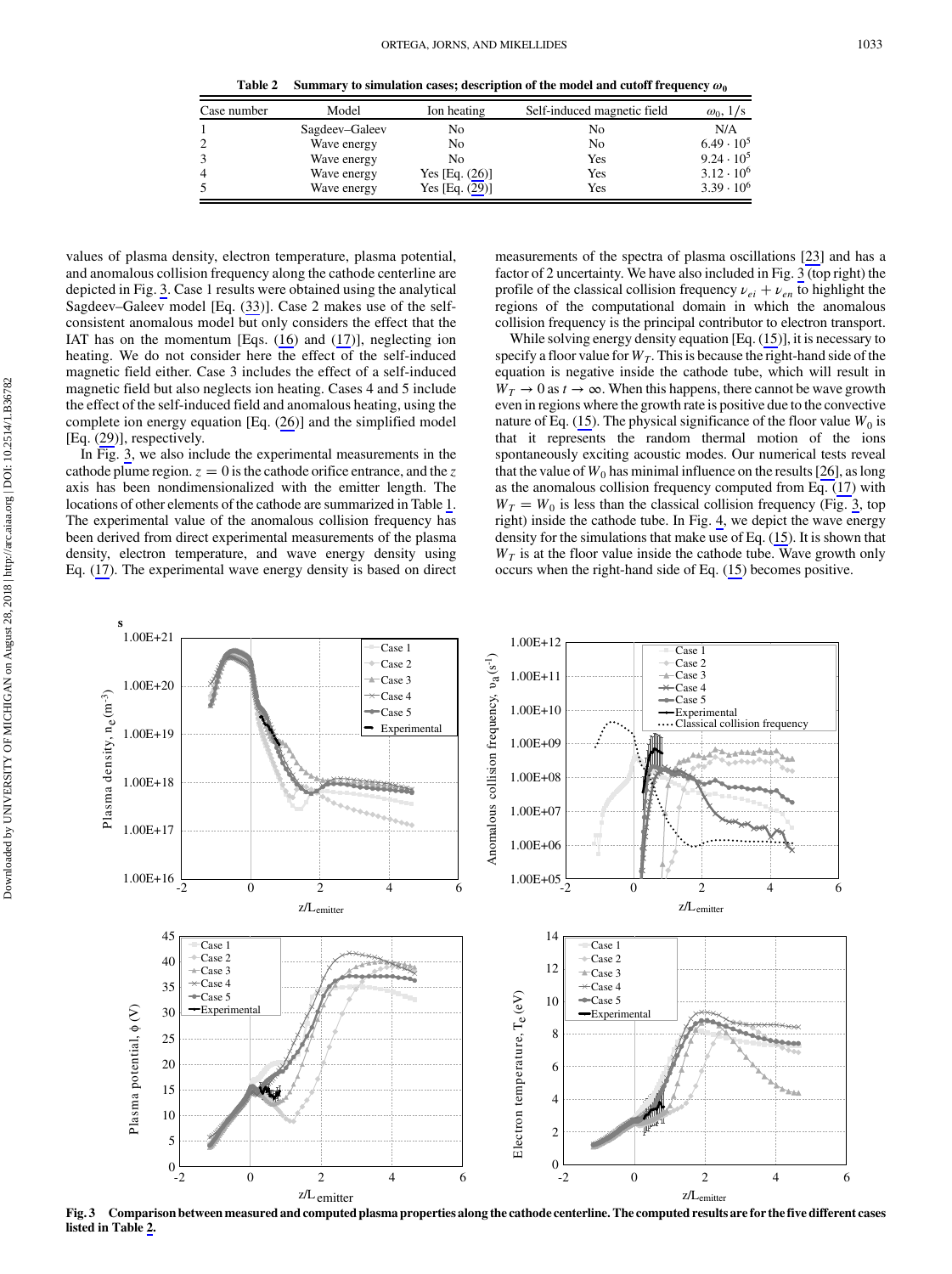<span id="page-8-0"></span>

### A. Comparison Between Sagdeev–Galeev and Wave Energy Density Models for Electron Transport

The Sagdeev–Galeev model (case 1) accounts for the effect of saturated waves on the electron transport but not for ion heating. Thus, we can compare the latter directly with the wave energy density model (case 2) given by Eqs. [\(15](#page-4-0)) and ([18\)](#page-4-0). To achieve a discharge current of 140 A,  $\alpha' = 0.013$  in Eq. ([33\)](#page-6-0). Using Eq. (33), we find that  $\alpha' = \alpha T_e/T_i$ . The value of  $\alpha$  was determined (many years after the work reported in [\[22](#page-11-0)]) to be approximately 0.01 [\[42](#page-12-0)]. The latter suggests that the Sagdeev–Galeev model predicts the electron temperature to be approximately equal to the ion temperature as the instability saturates. We observe sharp differences in the anomalous collision frequency along the cathode centerline depending on the model employed. The Sagdeev and Galeev model predicts a peak in anomalous collision frequency at the orifice, whereas the wave energy approach predicts rapid growth in the orifice and saturation at approximately 1.5 emitter lengths from the peak of the Sagdeev and Galeev model. An explanation for such differences can be found by observing the nature of Eqs. [\(15](#page-4-0)), [\(18](#page-4-0)), and [\(33](#page-6-0)). Equation [\(33](#page-6-0)) is an algebraic expression that predicts large values of anomalous transport in regions in which the electron Mach number (the ratio of the drift velocity and the thermal velocity) and the plasma frequency are large. Figure 5 shows the distribution of the plasma density  $(\omega_{pe} \sim \sqrt{n_e})$ and electron Mach number along the centerline for cases 1 and 2. For Eq. [\(33](#page-6-0)), the maximum anomalous collision frequency is achieved between the maxima of the plasma density and Mach number. As the density decreases by orders of magnitude, the maximum anomalous



Fig. 5 Plasma density and electron Mach number ( $M_e = u_e/v_e$ ) along the cathode centerline for cases 1 and 2 in Table [2.](#page-7-0)

collision frequency is closer to the location of maximum plasma density (i.e., in the vicinity of the orifice), as shown in Fig. [3.](#page-7-0) On the contrary, Eq. ([15\)](#page-4-0) predicts large values of the growth rate when the electron Mach number is large. In the wave energy model, the wave energy density is small at the orifice because the conditions for growth are not met inside the cathode tube (Fig. 4). The growth rate is maximum at the orifice and immediately downstream of it, but because of the convective term in Eq. ([15\)](#page-4-0), the peak in the wave energy and, subsequently, in the anomalous collision frequency [Eq. ([18](#page-4-0))] occurs farther into the plume than in the Sagdeev–Galeev model. The significance of the comparison between these two models lies in the fact that the Sagdeev–Galeev model is limited by the assumption of saturation everywhere. In the orifice, the wave density model suggests that the waves are starting to grow, whereas the Sagdeev–Galeev model is assuming that these waves have reached saturation. Comparison with the experimental data (Fig. [3\)](#page-7-0) reveals that neither model can predict the location of maximum anomalous collision frequency accurately, which appears to be located in between the predicted results for cases 1 and 2. We also observe large differences in plasma potential end electron temperature as a consequence of the change in the distribution of the anomalous collision frequency. Case 2 exhibits a characteristic kink in the plasma potential between  $z/L_{\text{emitter}} = 0$  and  $z/L_{\text{emitter}} = 1$  that does not occur when the Sagdeev–Galeev model is employed. This feature can be explained by the absence of significant anomalous collision frequency between  $z/L_{\text{emitter}} = 0$  and  $z/L_{\text{emitter}} = 1$  in the selfconsistent model. Thus, the electrons experience low resistivity to their motion in the axial direction, and the plasma potential does not have to increase to support the electron current to the anode. In the Sagdeev–Galeev model, the resistivity in this region is close to its maximum, and the plasma potential has to monotonically increase to support the transport of electrons. Experimental measurements suggest that the plasma potential remains relatively flat in the region between  $z/L_{\text{emitter}} = 0$  and  $z/L_{\text{emitter}} = 1$ , which is closer to the result produced by the wave energy model. We also observe that the predicted plasma density for both cases falls below the measured values by almost an order of magnitude at  $z/L_{emitter} \sim 1$ . This discrepancy between simulations and experiments is addressed in the next subsection.

#### B. Self-Induced Magnetic Field (Comparison Between Cases 2 and 3)

The effect of including the self-induced magnetic field in our simulations (Sec. [II.B\)](#page-5-0) is that the plasma density downstream of the cathode orifice increases along the cathode centerline due to magnetic confinement. With this improvement included in OrCa2D, we are able to produce simulations that exhibit much better agreement with the experimental measurements (Fig. [3](#page-7-0), upper left) of the plasma density. Figure [6](#page-9-0) shows 2-D contours of the plasma density with and without the self-induced magnetic field. The ion beam expands almost isotropically when no magnetic field is present. When the model for  $B_\theta$  is included, the beam expands predominantly in the axial direction.

With respect to the anomalous collision frequency, its maximum value, as computed by the wave energy model, occurs slightly upstream compared to the result with no magnetic field. Even though the electron Mach number, which controls the growth rate of Eq. [\(15](#page-4-0)), decreases in a more confined beam (i.e., for the same electron current, the plasma density increases, resulting in a lower electron drift velocity), the value of the cutoff frequency  $\omega_0$  that is required to meet the operating condition of 140 A (Table [2](#page-7-0)) is higher than the one computed in the simulation with no magnetic field. A higher value of  $\omega_0$  increases the growth rate [Eq. ([15\)](#page-4-0)] in the vicinity of the orifice, which results in the wave energy density  $W_T$  reaching its maximum value more quickly than in case 2 (Fig. 4). In turn, the maximum anomalous collision frequency for case 3 is closer (but still upstream) to the location predicted by the measurements. We also observe that, for case 3, the electron temperature and plasma potential values agree remarkably well with the experimental measurements. It is worth noting (even though it is not shown here) that if the Sagdeev–Galeev model is employed when also accounting for the self-induced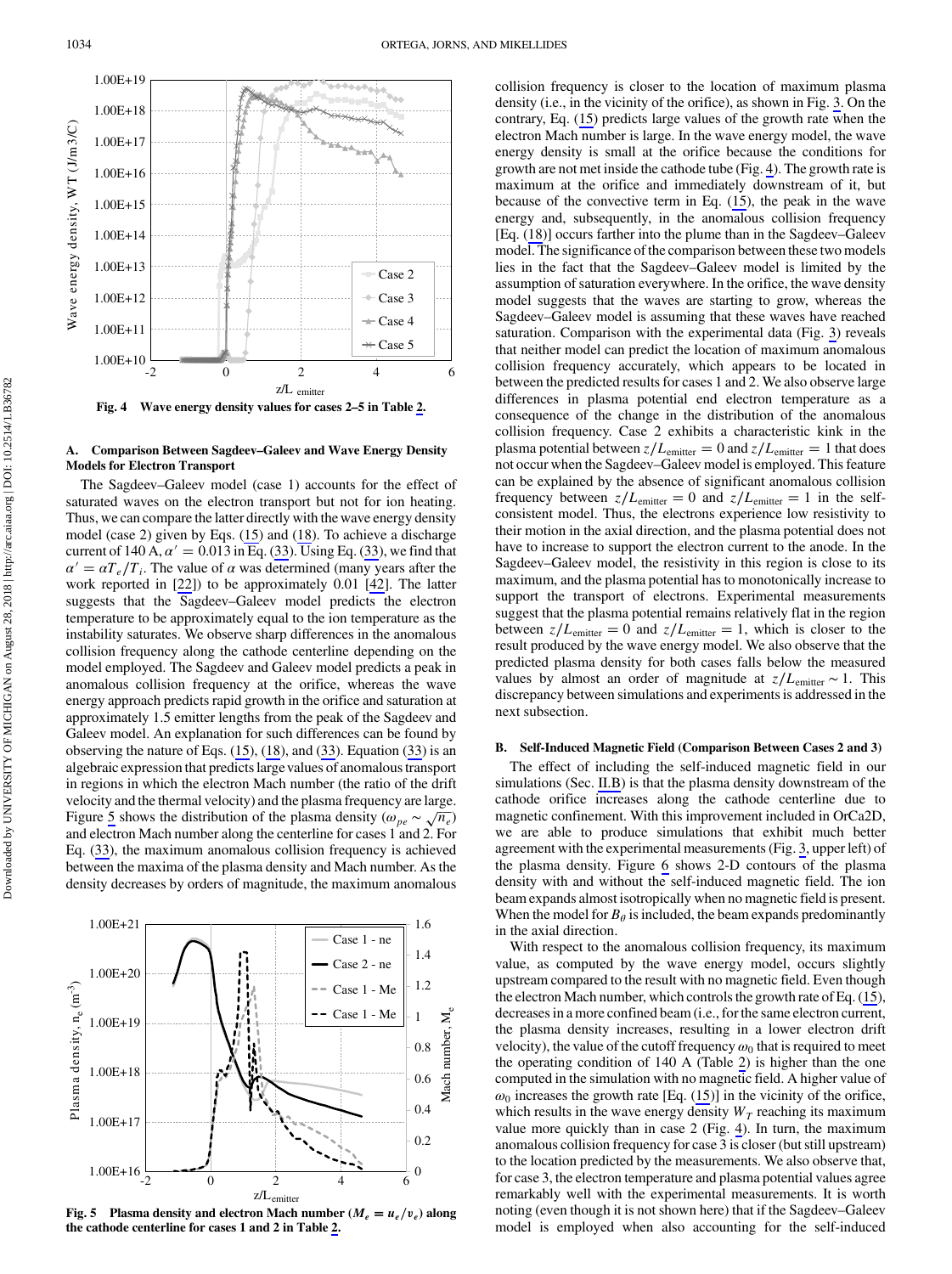<span id="page-9-0"></span>



Fig. 7 2-D contour plots for plasma parameters. Left: no self-induced magnetic field (case 2 in Table [2\)](#page-7-0), right: with self-induced magnetic field (case 3 in Table [2\)](#page-7-0).

magnetic field, the comparison with the measured plasma density also improves with respect to case 1. However, the location of the maximum anomalous collision frequency will not move significantly because the conditions that produce a maximum value of Eq. [\(33](#page-6-0)) still occur in the vicinity of the orifice (i.e., most of the effect of the selfinduced magnetic field occurs in the keeper and near plume because the plasma at the orifice is already confined by the small orifice cross section). Moreover, the limitation of the Sagdeev–Galeev model of predicting wave saturation at a location in which waves are only starting to grow is still applicable when we account for the selfinduced magnetic field.

We show in Fig. 7 the 2-D contours of the relevant plasma parameters in simulations with and without the model for a selfinduced magnetic field. The confinement of the plasma around the cathode axis is evident, with plasma properties closely following the plasma density contours of Fig. 6. We also observe that the electron streamtraces are closely parallel to the longitudinal axis immediately downstream of the orifice. In the region farther downstream, the effects of the self-induced magnetic field are negligible, as indicated by the [2](#page-5-0)-D distribution of  $B_\theta$  in Fig. 2.

#### C. Effect of Ion Heating (Cases 4 and 5)

We finally consider the effect of ion heating due to the ion– acoustic turbulence. Figure [8](#page-10-0) shows the ion temperature computed from Eqs. ([26](#page-5-0)) and [\(29\)](#page-5-0), corresponding to cases 4 and 5 in Table [2](#page-7-0), respectively. The ion temperature reaches a maximum value of approximately 2 eV along the cathode centerline. Differences between the values computed from Eqs. [\(26](#page-5-0)) and ([29\)](#page-5-0) can be explained by the influence, albeit small, of the thermal conductivity. The latter leads to a more diffused distribution of the ion temperature for case 4. At the location of the maximum ion temperature, the solution with no anomalous heating predicts a temperature of 0.02 eV. The electron temperature at that location is 4 to 6 eV. It can be shown that the Landau damping term in Eq. [\(15\)](#page-4-0) has a maximum when the ratio of the electron to the ion temperature is 3. As shown in Fig. [9,](#page-10-0) this ratio in our simulations is between 1.5 and 3 in the cathode plume, and thus we must expect significant differences with respect to the result of case 3, which did not account for ion heating. As shown in Figs. [3](#page-7-0) and [10,](#page-10-0) when comparing case 3 with cases 4 and 5, the profiles of wave energy density and anomalous collision frequency respond by moving upstream for cases 4 and 5. In cases 4 and 5, the anomalous collision frequency decreases downstream of the peak instead of remaining approximately constant as in case 3. In the latter, the wave energy density stays constant in the plume because the growth and Landau damping terms in Eq. ([15](#page-4-0)) are small. In cases 4 and 5, Landau damping is not negligible and reduces the wave energy density (Fig. [4](#page-8-0)) in regions of the plume ( $z/L_{\text{emitter}} > 1$ ) where it is dominant over the growth term. We can find an explanation to the change in location of the maximum anomalous collision frequency by noting that, because the discharge current and voltage stay constant between simulations, the amount of anomalous resistivity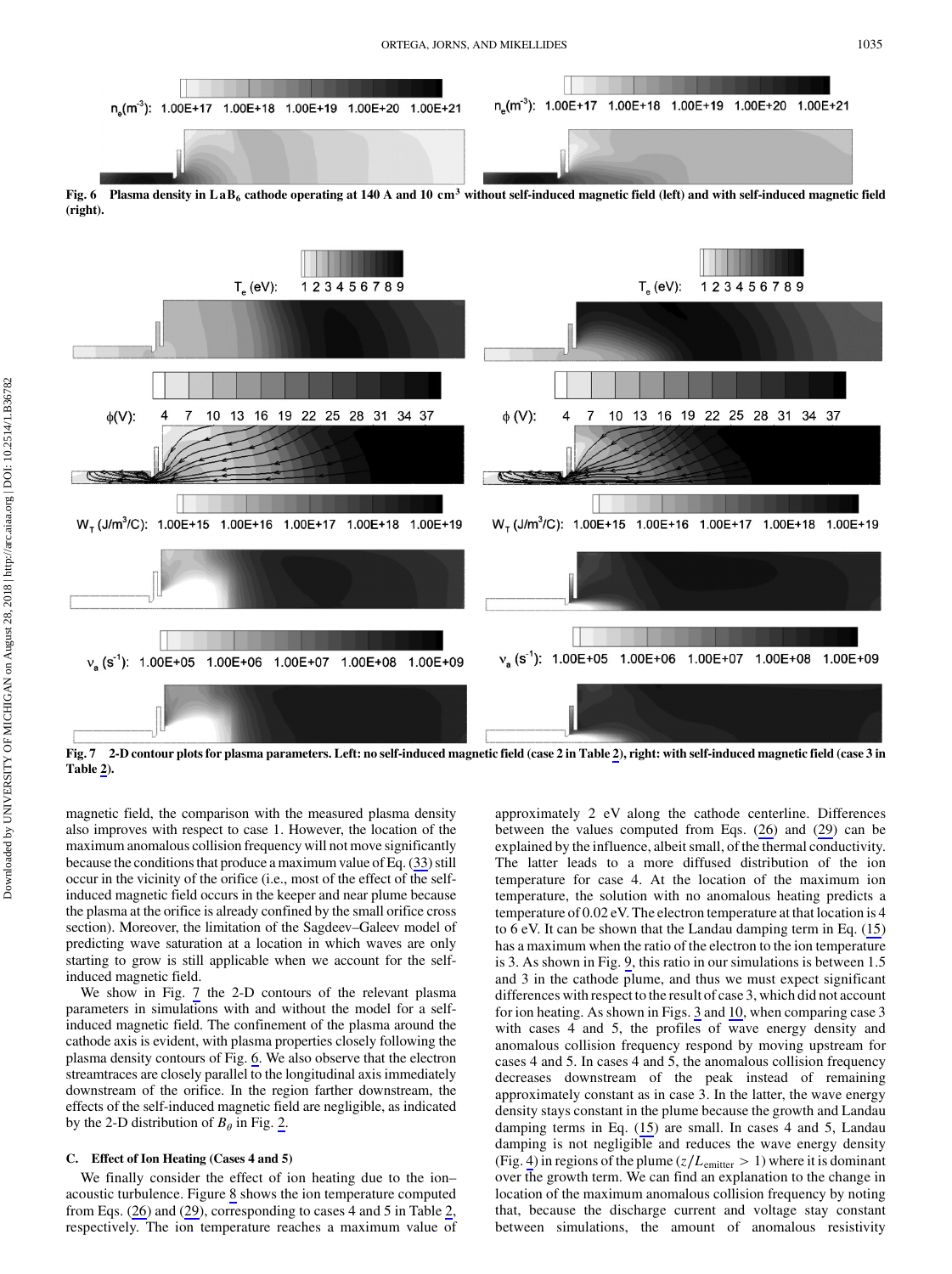<span id="page-10-0"></span>

Fig. 8 2-D contour plots for ion temperature. Top left: no anomalous ion heating, top right: with anomalous ion heating, computed from Eq. [\(26](#page-5-0)), bottom: with anomalous ion heating, computed from Eq. [\(29](#page-5-0)).



Fig. 9 Centerline profiles of electron and ion temperatures for cases 4 and 5 (refer to Table [2](#page-7-0)).

integrated along the electrons' path between the cathode and anode must remain approximately constant. Because the wave energy density and in turn the resistivity are lower in the plume in cases 4 and 5 than in case 3, we need higher resistivity (higher anomalous collision frequency) in locations upstream of where the Landau damping decreases the wave energy. The only way to achieve this in our simulations is to increase the cutoff frequency  $\omega_0$ , as shown in Table [2](#page-7-0), to promote growth of the instability. As the growth rate increases, the maximum anomalous collision frequency is reached farther upstream. Thus, we find that the location of the maximum anomalous collision frequency in simulations with ion heating (cases 4 and 5) is very close to the experimental location. Small changes are also observed between cases 3, 4, and 5 in the electron temperature, plasma potential, and plasma density as a consequence of the different anomalous collision frequency distribution. However, the numerical results still agree reasonably well with the measured quantities. The numerical results using the complete ion temperature equation and the simplified expression [Eq. ([29\)](#page-5-0)] are remarkably close. The validity of Eq. [\(29](#page-5-0)), at least for cathodes operating at high-current conditions have also been confirmed experimentally in [\[24](#page-12-0),[37\]](#page-12-0), where laser-induced fluorescence was used to determine the distribution function of the ions at multiple axial locations in the cathode plume. We finally note that the ratio of the electron and ion temperatures (Fig. 9) is higher at the location of maximum anomalous collision frequency ( $z/L_{emitter} \sim 1$ ) than the value predicted by the Sagdeev–Galeev model. In the Sagdeev– Galeev model, the coefficient employed in our simulation suggested that the ratio is close to 1, whereas the wave energy density model predicts a ratio of approximately 4. It should be recognized here that the value of 1 associated with the Sagdeev–Galeev model is a consequence of the assumption in Eq. ([33\)](#page-6-0) that  $T_e/T_i$  does not vary significantly, which naturally leads to some effective value after  $\alpha'$ is determined. The physical meaning of this value and the location at which it occurs is therefore ambiguous. A more meaningful comparison would have been allowed if the self-consistently computed ion temperature from the solution of the ion energy equation was used in Eq. [\(33\)](#page-6-0). However, this was beyond the scope of this paper. Nevertheless, at least from a numerical perspective, the discrepancy between models can be attributed to the shift in the location of maximum anomalous collision frequency between simulations.

We must discuss briefly the significance of the values of  $\omega_0$ summarized in Table [2](#page-7-0) for each simulation. According to Eq. [\(9\)](#page-3-0),  $\omega_0$ represents the lower bound at which the ion–acoustic instability develops. We assumed in our simulations that the value of  $\omega_0$  remains constant in space. Thus, it must be lower than the ion plasma frequency, at least in the regions of growth of the instability. The density distribution found in the simulations (Fig. [3](#page-7-0)) translates into plasma frequencies in the order of  $10^8$ – $10^9$  s<sup>-1</sup> in the cathode orifice and plume. These values are higher than any  $\omega_0$  found in simulations,



Fig. 10 2-D contour plots for wave energy density and anomalous collision frequency. Left: no anomalous ion heating (case 3 in Table [2\)](#page-7-0), right: with anomalous ion heating (case 4 in Table [2\)](#page-7-0).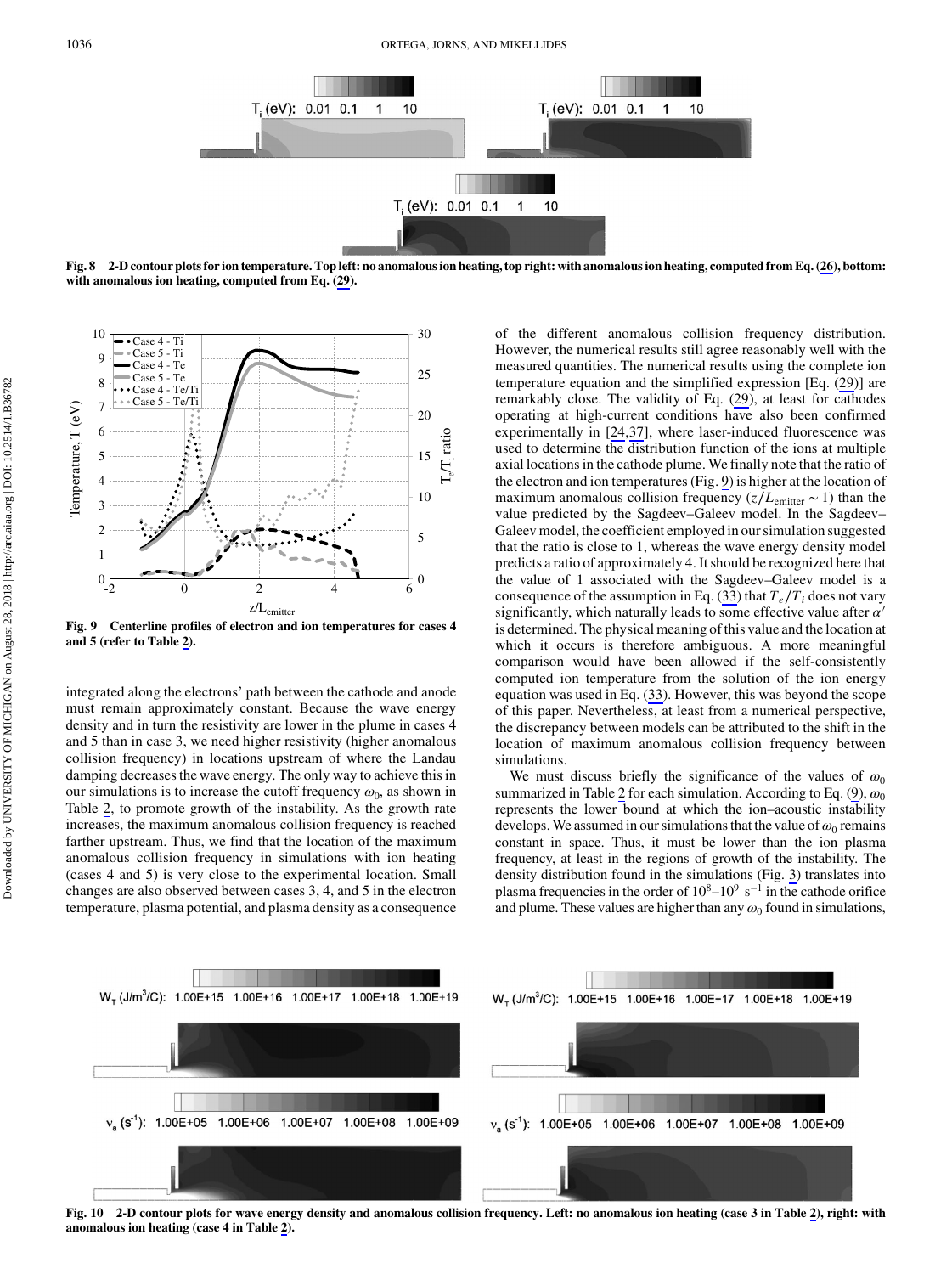<span id="page-11-0"></span>and therefore the condition that  $\omega_0$  cannot exceed the ion plasma frequency is met. In addition, the values of  $\omega_0$  obtained in our simulations are similar to the wave frequencies that experimental data showed in Fig. 3 of [\[23\]](#page-12-0) for multiple operating conditions (note that the 140 A condition is not shown).

#### IV. Conclusions

In this paper, a mathematical model was presented that yields the growth and saturation of the ion–acoustic turbulence (IAT) in the plume of hollow cathodes and its effect on the plasma resistivity and ion heating. Also included were the effects of self-induced magnetic fields, which are important in cathodes operating at large discharge currents. Numerical simulations that employed these models show large improvements in the agreement with plasma measurements with respect to a previous model, which assumed complete saturation of the instability and did not account for its growth stage and the anomalous heating of ions by the IAT.

The wave energy density was derived from a quasi-linear formulation of the Boltzmann equation for ions and electrons, combined with the dispersion relation for the IAT. The equation for its evolution thus takes the form of a partial differential equation that is hyperbolic in nature. The convection term depends on the group velocity, and the right-hand side of the equation controls the local growth or damping of the instability. The wave energy density was then related to the macroscopic effects of the IAT through a drag term in the momentum equation and a heating term in the energy equations for electrons and ions. These equations were then solved concurrently with the equations of motion of neutrals, ions, and electrons in the hollow cathode code OrCa2D.

The results produced by this model were compared with experimental measurements in the plume of a  $LaB<sub>6</sub>$  cathode operating at a discharge current of 140 A and mass flow rate of 10 sccm. At such high currents, it was found that the self-induced magnetic field could not be neglected, and so Ampere's and Ohm's laws were incorporated appropriately to take its effects into account. Numerical simulations showed that the growth rate of the instability reaches a maximum in the vicinity of the cathode orifice (as shown by a rapid increase in the wave energy density), but the resistivity reaches a maximum farther downstream in the plume. This occurs because the convective term in the wave energy density equation shifts the location of maximum resistivity downstream of the location of maximum growth. It was shown that the location and magnitude of the maximum anomalous collision frequency show close agreement with experimental measurements, especially when anomalous heating of ions is included. It was also shown that anomalous heating is the leading term in the ion temperature equation, allowing to formulate a simple linear relation between the wave energy density and the ion temperature. This relation has recently been confirmed experimentally. Finally, accounting for the self-induced magnetic field resulted in numerical solutions that showed significant plasma confinement in the proximity of the cathode centerline downstream of the orifice, in agreement with experimental observations.

#### Acknowledgments

The research described in this paper was carried out by the Jet Propulsion Laboratory, California Institute of Technology, under a contract with NASA. The support of NASA's Space Technology Mission Directorate through the Solar Electric Propulsion Technology Demonstration Mission project is gratefully acknowledged.

# References

- [1] Brophy, J. R., Friedman, L., and Culick, F., "Asteroid Retrieval Feasibility," Proceedings of the 2012 Aerospace Conference, Big Sky, MT, 2012, pp. 1–16. doi:[10.1109/AERO.2012.6187031](http://dx.doi.org/10.1109/AERO.2012.6187031)
- [2] Brophy, J. R., and Oleson, S., "Spacecraft Conceptual Design for Returning Entire Near-Earth Asteroids," 48th AIAA/ASME/SAE/ASEE Joint Propulsion Conference & Exhibit, AIAA Paper 2012-4067, July–Aug. 2012.
- [3] Polk, J. E., Anderson, J., Brophy, J., Rawlin, V., Patterson, M., Sovey, J., and Hamley, J., "An Overview of the Results from an 8200-Hour Wear Test of the NSTAR Ion Thruster," 35th Joint Propulsion Conference and Exhibit, AIAA Paper 1999-2446, July 1999.
- [4] Sengupta, A., Brophy, J. R., and Goodfellow, K. D., "Status of the Extended Life Test of the Deep Space I Flight Spare Ion Engine After 30,352 Hours of Operation," AIAA Paper 2003-4558, July 2003.
- [5] Mikellides, I. G., Katz, I., Goebel, D. M., Jameson, K. K., and Polk, J. E., "Wear Mechanisms in Electron Sources for Ion Propulsion II: Discharge Hollow Cathodes," Journal of Propulsion of Power, Vol. 24, No. 4, 2008, pp. 866–879. doi:[10.2514/1.33462](http://dx.doi.org/10.2514/1.33462)
- [6] Mikellides, I. G., Katz, I. D., Goebel, D. M., and Polk, J. E., "Hollow Cathode Theory and Experiment II: A Two-Dimensional Theoretical Model of the Emitter Region," Journal of Applied Physics, Vol. 98, No. 11, 2005, Paper 113303. doi:[10.1063/1.2135409](http://dx.doi.org/10.1063/1.2135409)
- [7] Polk, J. E., Mikellides, I. G., Katz, I., and Capece, A. M., "Tungsten and Barium Transport in the Internal Plasma of Hollow Cathodes," Journal of Applied Physics, Vol. 105, No. 11, 2009, Paper 113301. doi:[10.1063/1.3111970](http://dx.doi.org/10.1063/1.3111970)
- [8] Polk, J. E., Mikellides, I. G., Capece, A. M., and Katz, I., "Barium Depletion in Hollow Cathode Emitters," Journal of Applied Physics, Vol. 119, No. 2, 2016, Paper 023303. doi:[10.1063/1.4938489](http://dx.doi.org/10.1063/1.4938489)
- [9] Brophy, J. R., and Garner, C., "Test of High Current Hollow Cathodes for Ion Engines," 24th Joint Propulsion Conference, AIAA Paper 1988- 2913, July 1988.
- [10] Polk, J. E., Anderson, J. R., Brophy, J. R., Rawlin, V. K., Patterson, M. J., Sovey, J., and Hamley, J., "An Overview of the Results from an 8200 Hour Wear Test of the NSTAR Ion Thruster," 35th Joint Propulsion Conference and Exhibit, AIAA Paper 1999-2446, June 1999.
- [11] Sengupta, A., Brophy, J. R., Anderson, J. R., Garner, C., de Groh, K., Karniotis, T., and Banks, B., "An Overview of the Results from the 30,000 Hr Life Test of Deep Space 1 Flight Spare Ion Engine," 40th AIAA/ASME/SAE/ASEE Joint Propulsion Conference and Exhibit, AIAA Paper 2004-3608, July 2004.
- [12] Mikellides, I. G., Katz, I., Jameson, K. K., and Goebel, D. M., "Numerical Simulations of a Hall Thruster Hollow Cathode Plasma," Proceedings of the 30th International Electric Propulsion Conference, Electric Rocket Propulsion Soc. Paper IEPC-2007-018, Florence, Italy, Sept. 2007.
- [13] Mikellides, I. G., Katz, I., Goebel, D. M., Polk, J. E., and Jameson, K. K., "Evidence of Non-Classical Plasma Transport in Hollow Cathodes for Electric Propulsion," Journal of Applied Physics, Vol. 101, No. 6, 2007, Paper 063301. doi:[10.1063/1.2710763](http://dx.doi.org/10.1063/1.2710763)
- [14] Mikellides, I. G., and Katz, I., "Wear Mechanisms in Electron Sources for Ion Propulsion I: Neutralizer Hollow Cathode," Journal of Propulsion and Power, Vol. 24, No. 4, 2008, pp. 855–865. doi:[10.2514/1.33461](http://dx.doi.org/10.2514/1.33461)
- [15] Mikellides, I. G., Goebel, D. M., Jorns, B. A., Polk, J. E., and Guerrero, P., "Numerical Simulations of the Partially-Ionized Gas in a 100-A LaB6 Hollow Cathode," IEEE Transactions on Plasma Science, Special Issue on Plasma Propulsion, Vol. 43, No. 1, 2015, pp. 173–184. doi[:10.1109/TPS.2014.2320876](http://dx.doi.org/10.1109/TPS.2014.2320876)
- [16] Mikellides, I. G., "Effects of Viscosity in a Partially-Ionized Channel Flow with Thermionic Emission," Physics of Plasmas, Vol. 16, No. 1, 2009, Paper 013501. doi:[10.1063/1.3056397](http://dx.doi.org/10.1063/1.3056397)
- [17] Mikellides, I. G., Katz, I., Goebel, D. M., and Polk, J. E., "Theoretical Model of a Hollow Cathode Insert Plasma," 40th AIAA/ASME/SAE/ ASEE Joint Propulsion Conference and Exhibit, AIAA Paper 2004- 3817, July 2004.
- [18] Bychenkov, V. Y., Silin, V. P., and Uryupin, S. A., "Ion–Acoustic Turbulence and Anomalous Transport," Physics Reports, Vol. 164, No. 3, 1988, pp. 119–215. doi:[10.1016/0370-1573\(90\)90122-I](http://dx.doi.org/10.1016/0370-1573(90)90122-I)
- [19] de Kluvier, H., Perepelkin, N. F., and Hirose, A., "Experimental Results on Current-Driven Turbulent Plasmas—A Survey," Physics Reports, Vol. 199, No. 6, 1991, pp. 281–381. doi:[10.1016/0370-1573\(91\)90060-Y](http://dx.doi.org/10.1016/0370-1573(91)90060-Y)
- [20] Stix, T. H., Waves in Plasmas, Springer–Verlag, New York, 1992, Chap. 3.
- [21] Horton, H., Turbulent Transport in Magnetized Plasmas, World Scientific, Singapore, 2012, Chap. 2.9.
- [22] Sagdeev, R. Z., and Galeev, A., Nonlinear Plasma Theory, W. A. Benjamin, New York, 1969, pp. 94–103, Chap. III-2.